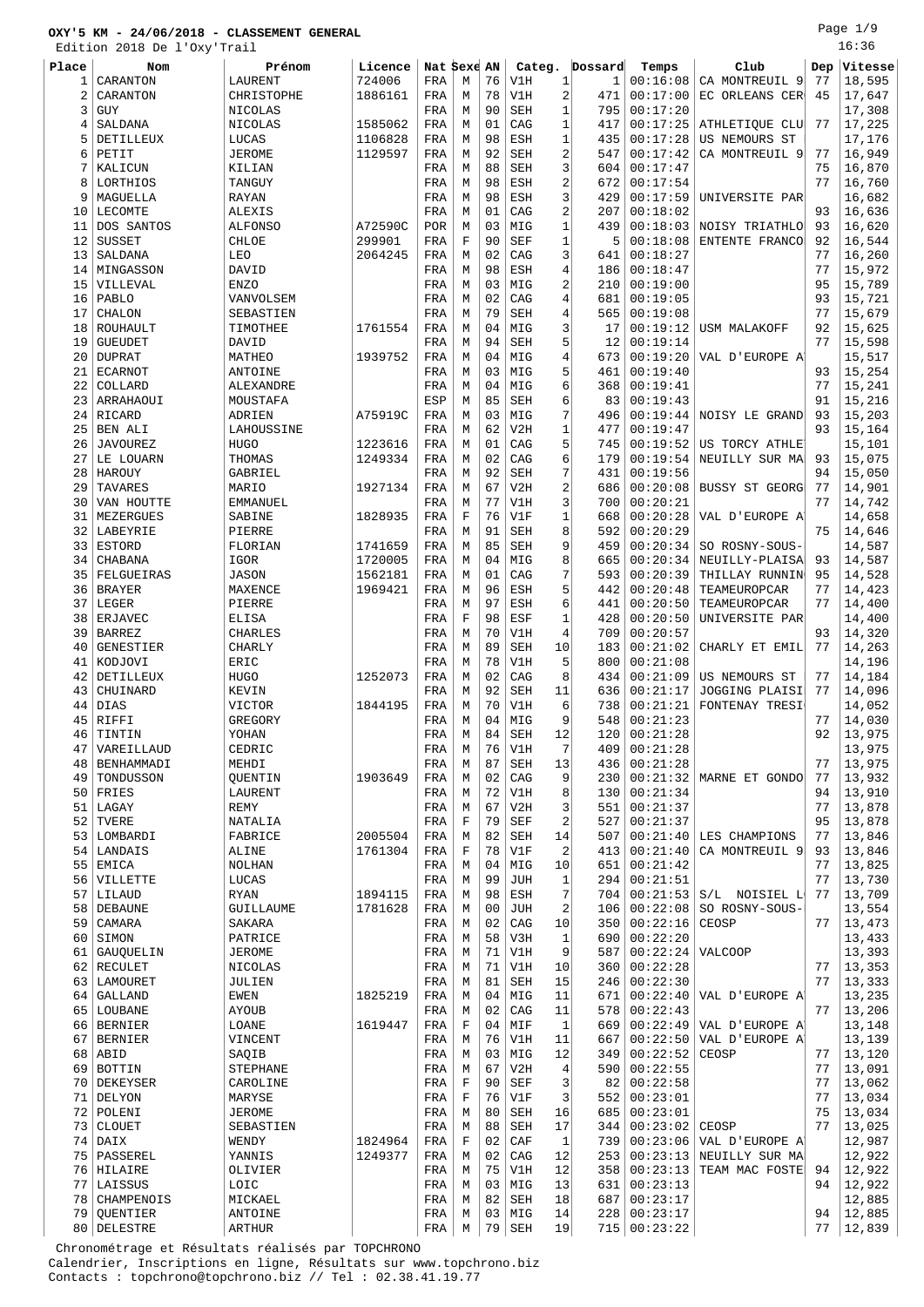Edition 2018 De l'Oxy'Trail

| Place | Nom                | Prénom            | Licence |     | Nat Sexe AN |    | Categ.     |                | Dossard | Temps                | Club                            | Dep | Vitesse |
|-------|--------------------|-------------------|---------|-----|-------------|----|------------|----------------|---------|----------------------|---------------------------------|-----|---------|
| 81    | <b>DUCHOSSOY</b>   | <b>BARTHELEMY</b> |         | FRA | М           | 03 | MIG        | 15             | 269     | 00:23:27             | TEAM DUCHOSSOY                  | 76  | 12,793  |
| 82    | DELATTRE LEMONT    | ELISE             |         | FRA | F           | 92 | <b>SEF</b> | $\overline{4}$ | 147     | 00:23:30             |                                 | 75  | 12,766  |
| 83    | CHAUVIGNAC         | CEDRIC            |         | FRA | М           | 78 | V1H        | 13             | 193     | 00:23:31             |                                 | 77  | 12,757  |
|       |                    |                   |         |     |             | 73 |            | $\overline{4}$ |         | 00:23:32             |                                 | 77  |         |
| 84    | TURMEL             | VERONIQUE         | 508053  | FRA | F           |    | V1F        |                | 6       |                      | NEUILLY-PLAISA                  |     | 12,748  |
| 85    | LAGAY              | <b>REMY</b>       |         | FRA | М           | 67 | V2H        | 5              | 588     | 00:23:34             | <b>VALCOOP</b>                  |     | 12,730  |
| 86    | DIA0               | PAPE SANOUSSY     |         | SéN | М           | 91 | <b>SEH</b> | 20             | 732     | 00:23:43             | SUAPS MARNE-LA                  | 77  | 12,649  |
| 87    | LE LOUARN          | STEPHAN           |         | FRA | M           | 65 | V2H        | 6              | 178     | 00:23:45             |                                 | 93  | 12,632  |
| 88    | POUVALOUR          | LOUIS             |         | FRA | M           | 02 | CAG        | 13             | 266     | 00:23:46             |                                 | 75  | 12,623  |
| 89    | <b>BILLA</b>       | <b>JEREMY</b>     |         | FRA | M           | 03 | MIG        | 16             | 618     | 00:23:46             | VAILLANT GROUP                  |     | 12,623  |
| 90    | <b>BELIN</b>       | PATRICK           |         | FRA | М           | 78 | V1H        | 14             | 302     | 00:24:00             |                                 | 77  | 12,500  |
| 91    | VALAT              | <b>AURELIA</b>    | 1200063 | FRA | F           | 76 | V1F        | 5              | 256     | 00:24:02             | NEUILLY SUR MA                  |     | 12,483  |
| 92    | <b>DENAUDOR</b>    | MIKE              |         | FRA | М           | 84 | <b>SEH</b> | 21             | 11      | 00:24:02             |                                 | 77  | 12,483  |
| 93    | LAHMAR             | RANIA             |         | FRA | F           | 93 | <b>SEF</b> | 5              | 212     | 00:24:23             |                                 | 93  | 12,303  |
| 94    | <b>CLAVEL</b>      | SEBASTIEN         |         | FRA | M           | 76 | V1H        | 15             | 645     | 00:24:26             |                                 | 93  | 12,278  |
|       |                    |                   |         |     |             |    |            |                |         |                      |                                 |     |         |
| 95    | BRUNEAU-PIEUCHOT   | HELOISE           | 1177262 | FRA | F           | 97 | ESF        | $\overline{c}$ | 640     | 00:24:38             | PARIS UC                        | 75  | 12,179  |
| 96    | <b>MBOMA</b>       | <b>AUDRAN</b>     |         | FRA | M           | 89 | <b>SEH</b> | 22             | 340     | 00:24:38             | CEOSP                           | 77  | 12,179  |
| 97    | <b>FOTSO</b>       | <b>FRANK</b>      |         | CAM | M           | 92 | SEH        | 23             | 537     | 00:24:38             |                                 | 94  | 12,179  |
| 98    | LECROQ             | ISABELLE          | 1820051 | FRA | $\mathbf F$ | 68 | V2F        | 1              | 423     | 00:24:40             | MARNE ET GONDO                  | 77  | 12,162  |
| 99    | <b>BERNARD</b>     | FREDERIC          |         | FRA | М           | 90 | SEH        | 24             | 421     | 00:24:41             | MOJITO CLUB                     | 91  | 12,154  |
| 100   | <b>DIALLO</b>      | DIAMBALA          |         | FRA | М           | 03 | MIG        | 17             | 347     | 00:24:44             | CEOSP                           | 77  | 12,129  |
| 101   | <b>BALBIANO</b>    | ALAN              |         | FRA | М           | 98 | ESH        | 8              | 660     | 00:24:44             | <b>BALBIANO</b>                 | 93  | 12,129  |
| 102   | HEULE              | ANGELIQUE         |         | FRA | F           | 83 | <b>SEF</b> | 6              | 367     | 00:24:44             |                                 | 77  | 12,129  |
| 103   | FILLION            | SIBYLLE           |         | FRA | $\mathbf F$ | 04 | MIF        | $\overline{a}$ | 519     | 00:24:45             |                                 | 77  | 12,121  |
| 104   | AMROUNE            | AREZKRI           |         | FRA | M           | 74 | V1H        | 16             | 343     | 00:24:45             | CEOSP                           | 77  | 12,121  |
|       |                    |                   |         |     |             | 97 |            | 3              |         |                      |                                 |     |         |
| 105   | DEBAUNE            | CHLOE             |         | FRA | $\mathbf F$ |    | ESF        |                | 206     | 00:24:47             | SO ROSNY-SOUS-                  |     | 12,105  |
| 106   | <b>JAECK</b>       | SOPHIE            |         | FRA | F           | 84 | <b>SEF</b> | 7              | 476     | 00:24:49             |                                 | 77  | 12,089  |
| 107   | GARAUD             | MARINE            |         | FRA | F           | 88 | <b>SEF</b> | 8              | 91      | 00:24:54             |                                 | 77  | 12,048  |
| 108   | PIERROT            | WARREN            |         | FRA | М           | 79 | SEH        | 25             | 714     | 00:24:58             |                                 | 95  | 12,016  |
| 109   | BENAKLI-GROSSO     | ILONA             | 1690234 | FRA | F           | 02 | CAF        | $\overline{2}$ | 104     | 00:24:59             | SO ROSNY-SOUS-                  |     | 12,008  |
| 110   | PETO TELA          | <b>STEVE</b>      |         | FRA | М           | 82 | <b>SEH</b> | 26             | 201     | 00:24:59             | CONNEXION                       | 93  | 12,008  |
| 111   | CABRERO            | ISABEL            | 1725384 | FRA | F           | 71 | V1F        | 6              | 670     | 00:25:00             | VAL D'EUROPE A'                 |     | 12,000  |
| 112   | LEMARCHAND         | <b>BASTIEN</b>    |         | FRA | М           | 98 | ESH        | 9              | 307     | 00:25:01             | MARTINEZ RUN                    | 94  | 11,992  |
| 113   | GUICHARD           | <b>EMILIE</b>     |         | FRA | F           | 78 | V1F        | 7              | 215     | 00:25:15             | LES TRANQUILLO                  | 93  | 11,881  |
|       |                    |                   |         |     |             | 77 |            | 17             |         | 00:25:16             |                                 | 94  |         |
| 114   | CUTINI             | LAURENT           |         | FRA | М           |    | V1H        |                | 122     |                      |                                 |     | 11,873  |
| 115   | <b>BEILIN</b>      | GASPARD           |         | FRA | М           | 04 | MIG        | 18             | 191     | 00:25:18             |                                 | 77  | 11,858  |
| 116   | MARTINEZ           | MATIAS            | 1972412 | FRA | М           | 69 | V1H        | 18             | 303     | 00:25:18             | MARTINEZ RUN                    | 94  | 11,858  |
| 117   | LAMEIRAO           | JOSE              | 1536407 | POR | М           | 57 | V3H        | $\overline{2}$ | 225     | 00:25:19             | UNION SPORTIVE                  | 94  | 11,850  |
| 118   | MALOBERTI          | LAURA             |         | FRA | F           | 88 | <b>SEF</b> | 9              | 440     | 00:25:20             |                                 | 77  | 11,842  |
| 119   | <b>BECKLER</b>     | VIRGINIE          |         | FRA | F           | 81 | <b>SEF</b> | 10             | 418     | 00:25:22             |                                 | 77  | 11,827  |
| 120   | BEAUBILLARD        | MARYLINE          | 1971450 | FRA | F           | 83 | SEF        | 11             | 508     | 00:25:25             | LES CHAMPIONS                   | 94  | 11,803  |
| 121   | CHEVALLIER         | ARIELLE           |         | FRA | $\mathbf F$ | 93 | <b>SEF</b> | 12             | 617     | 00:25:25             | VAILLANT GROUP                  |     | 11,803  |
| 122   | CAMPOS             | PAULINE           |         | FRA | F           | 89 | SEF        | 13             | 553     | 00:25:28             |                                 | 75  | 11,780  |
| 123   | FLECHEL            | LUCILLE           |         | FRA | F           | 82 | <b>SEF</b> | 14             | 93      | 00:25:28             |                                 | 77  | 11,780  |
| 124   | PERIN              | FABIEN            |         | FRA | М           | 97 | <b>ESH</b> | 10             | 388     | 00:25:29             |                                 | 77  | 11,772  |
| 125   |                    |                   |         |     | F           | 83 | <b>SEF</b> | 15             |         | 00:25:30             |                                 | 93  | 11,765  |
|       | ZRAIRA             | BAHIJA            |         | FRA |             |    |            |                | 411     |                      |                                 |     |         |
|       | 126   MEUNIER      | FRANCOIS          | 392511  | FRA | М           | 70 | V1H        | 19             |         |                      | 172   00:25:34   US OLYMPIQUE D |     | 11,734  |
| 127   | CAPE               | STEPHANE          | 577563  | FRA | M           | 75 | V1H        | 20             |         |                      | 176   00:25:34   PONTAULT AAC   |     | 11,734  |
|       | 128   PARAISO      | MALCOM            |         | FRA | М           | 86 | SEH        | 27             | 623     | 00:25:37             | SUAPS MARNE-LA                  |     | 11,711  |
|       | 129   BODINEAU     | NICOLAS           |         | FRA | М           | 79 | SEH        | 28             | 264     | 00:25:39             |                                 | 93  | 11,696  |
|       | $130$ BARKA        | REDA SAID         |         | FRA | М           | 03 | MIG        | 19             | 346     | 00:25:42             | CEOSP                           | 75  | 11,673  |
|       | 131   BENJAMIN     | JOSEPH            |         | FRA | М           | 70 | V1H        | 21             | 339     | 00:25:45             | CEOSP                           | 93  | 11,650  |
|       | 132 TASSIN         | XAVIER            |         | FRA | М           | 76 | V1H        | 22             | 479     | 00:25:47             |                                 | 77  | 11,635  |
|       | 133 FELGUEIRAS     | BLANDINE          | 1794280 | FRA | F           | 72 | V1F        | 8              | 594     | 00:25:48             | THILLAY RUNNIN                  | 95  | 11,628  |
|       | 134   BOUSSEKINE   | AZEDINE           | 1665442 | FRA | М           | 79 | SEH        | 29             | 744     | 00:25:49             | US TORCY ATHLE                  |     | 11,620  |
|       | $135$ FUSTER       | ALISON            |         | FRA | F           | 91 | SEF        | 16             | 591     | 00:25:50             |                                 | 33  | 11,613  |
|       |                    |                   |         |     |             | 65 |            | 7              |         |                      | LES TRANOUILLO                  | 93  | 11,590  |
|       | 136 GRASSET        | LAURENT           |         | FRA | М           |    | V2H        |                | 217     | 00:25:53             |                                 |     |         |
|       | 137 DOTTE          | <b>AGNES</b>      |         | FRA | $\mathbf F$ | 74 | V1F        | 9              | 742     | 00:25:55             |                                 |     | 11,576  |
|       | 138 MIALET         | ALEXANDRA         | 1870386 | FRA | F           | 80 | SEF        | 17             | 460     | 00:25:57             | CA MONTREUIL 9                  | 93  | 11,561  |
|       | 139 DANIEL         | BENEDICTE         |         | FRA | F           | 96 | ESF        | $\overline{4}$ | 200     | 00:25:58             |                                 | 77  | 11,553  |
|       | 140   PERCHERON    | ARNAUD            |         | FRA | М           | 78 | V1H        | 23             | 13      | 00:25:58             |                                 | 95  | 11,553  |
|       | 141 DUMONT         | OLIVIER           |         | FRA | М           | 67 | V2H        | 8              | 642     | 00:26:05             |                                 | 77  | 11,502  |
|       | $142$ TEULIE       | MARC              |         | FRA | М           | 89 | SEH        | 30             | 612     | 00:26:10             | VAILLANT GROUP                  |     | 11,465  |
|       | 143   SALDANA      | STEPHANIE         |         | FRA | F           | 74 | V1F        | 10             | 416     | 00:26:10             | FAMYLI                          | 77  | 11,465  |
|       | 144   NYAFOUNA     | EZECHIEL          |         | FRA | М           | 91 | SEH        | 31             | 503     | 00:26:12             | SOGEA ILE DE F                  |     | 11,450  |
|       | 145   PASSEREL     | LAURENT           | 1225656 | FRA | M           | 68 | V2H        | 9              | 254     | 00:26:13             | NEUILLY SUR MA                  |     | 11,443  |
|       | 146   ALBERTINI    | LAETITIA          |         | FRA | $\mathbf F$ | 83 | SEF        | 18             | 151     | 00:26:17             |                                 | 75  | 11,414  |
|       |                    |                   |         |     |             |    |            |                |         |                      |                                 |     |         |
|       | 147   BIANCARDINI  | ELSA              |         | FRA | F           | 93 | SEF        | 19             | 580     | 00:26:17             |                                 | 95  | 11,414  |
|       | 148   MARTEL       | CORINNE           |         | FRA | F           | 78 | V1F        | 11             | 218     | 00:26:18             | LES TRANQUILLO                  | 93  | 11,407  |
|       | 149   OGANESIAN    | GIORGI            |         | GéO | М           | 02 | CAG        | 14             | 114     | 00:26:18             | TEAM EMPREINTE                  | 77  | 11,407  |
|       | $150$ ESALO        | RAYAN             |         | CON | М           | 00 | JUH        | 3              | 237     | 00:26:19             | TEAM EMPREINTE                  | 77  | 11,400  |
|       | $151$ JOUAS        | CHRISTOPHER       |         | FRA | М           | 90 | SEH        | 32             |         | 220   00:26:24       |                                 | 95  | 11,364  |
|       | 152 SOUDRON        | MICKAEL           |         | FRA | М           | 78 | V1H        | 24             | 699     | 00:26:25             | <b>BOSSOUD</b>                  | 77  | 11,356  |
|       | 153 GUITTON        | TAMARA            |         | FRA | F           | 88 | SEF        | 20             |         | 354   00:26:26       |                                 | 75  | 11,349  |
|       | 154   PETITJEANNIN | PIERRE            |         | FRA | М           | 54 | V3H        | 3              | 509     | 00:26:38             |                                 | 93  | 11,264  |
|       | 155 GILLERY        | JULIEN            |         | FRA | М           | 80 | SEH        | 33             | 355     | 00:26:38             |                                 | 77  | 11,264  |
|       | $156$ MATAR        | RAYAN             | 1995122 | FRA | М           | 04 | MIG        | 20             | 457     | 00:26:40             | SO ROSNY-SOUS-                  |     | 11,250  |
|       | $157$ CLARET       | ANATOLE           |         | FRA | М           | 03 | MIG        | 21             | 597     | 00:26:41             | ALTERNATIVE AR                  |     | 11,243  |
|       |                    |                   |         |     |             |    |            |                |         |                      |                                 |     |         |
|       | 158 GAUJAC         | MARIE             |         | FRA | F           | 95 | SEF        | 21             | 353     | 00:26:42             |                                 | 77  | 11,236  |
|       | 159   SENECHAL     | YVES              |         | FRA | М           |    | $75$ V1H   | 25             |         | 379 00:26:44 CEBLOUF |                                 | 93  | 11,222  |

160 KARIM | ABAKAR | CEN M 99 JUH 4 626 00:26:47 SUAPS MARNE-LA | 11,201

 Chronométrage et Résultats réalisés par TOPCHRONO Calendrier, Inscriptions en ligne, Résultats sur www.topchrono.biz Contacts : topchrono@topchrono.biz // Tel : 02.38.41.19.77

# Page 2/9 16:36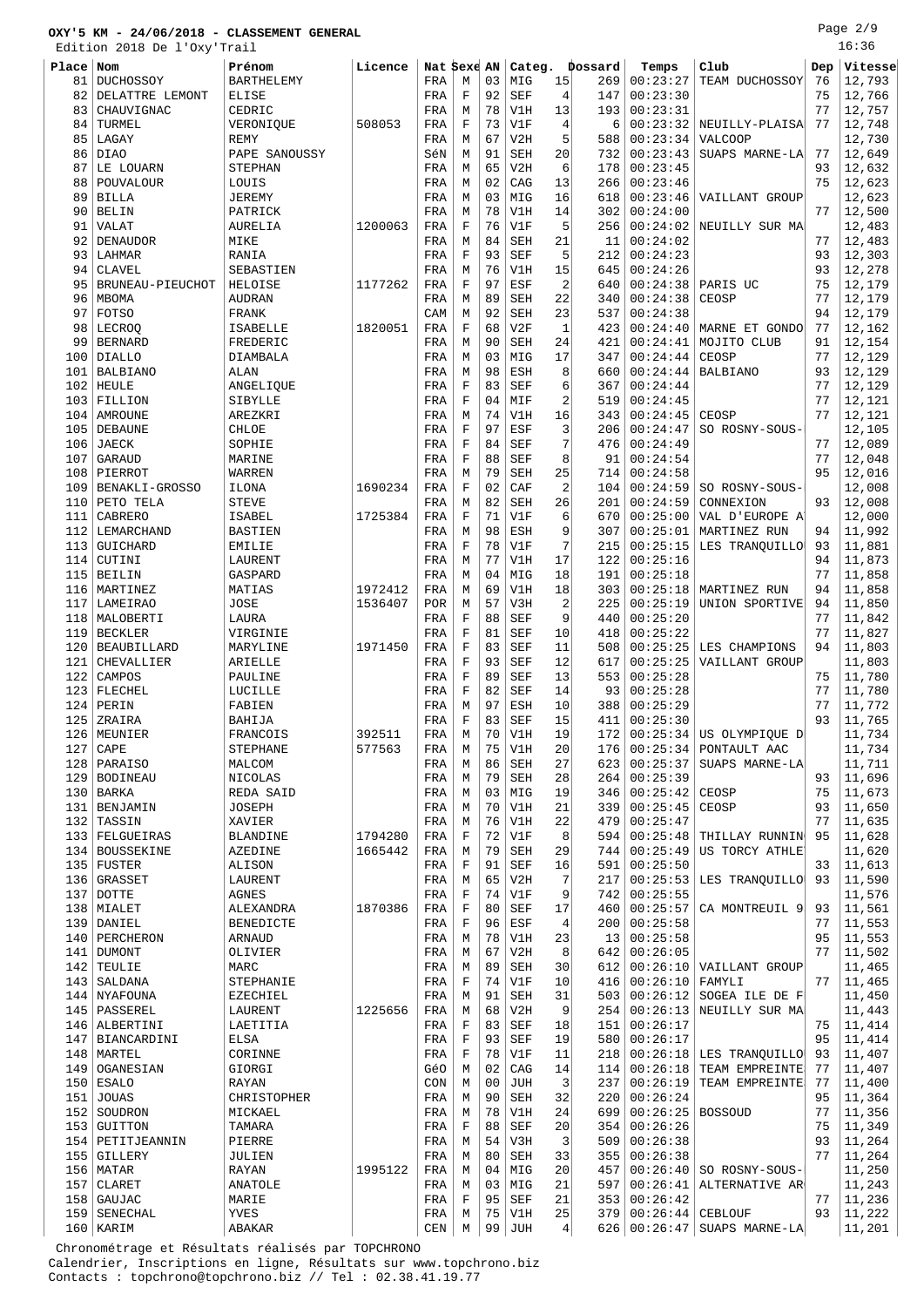Edition 2018 De l'Oxy'Trail

| Place    | Nom                      | Prénom           | Licence | Nat Sexe AN |             |    | Categ.     |                | Dossard | Temps         | Club            | Dep | Vitesse |
|----------|--------------------------|------------------|---------|-------------|-------------|----|------------|----------------|---------|---------------|-----------------|-----|---------|
| 161      | GEORGIADOU               | <b>BARBARA</b>   |         | GRE         | F           | 89 | <b>SEF</b> | 22             | 726     | 00:26:47      | SUAPS MARNE-LA  |     | 11,201  |
| 162      | <b>ECARNOT</b>           | FABRICE          |         | FRA         | М           | 76 | V1H        | 26             | 284     | 00:26:50      |                 | 93  | 11,180  |
|          | 163 RICHARD              | SEBASTIEN        |         | FRA         | М           | 75 | V1H        | 27             | 549     | 00:26:51      | COMMUNAUX DE CI |     | 11,173  |
|          |                          |                  |         |             |             | 71 |            | 28             |         |               |                 |     |         |
| 164      | RICARD                   | <b>STEPHANE</b>  |         | FRA         | М           |    | V1H        |                | 494     | 00:26:55      |                 | 93  | 11,146  |
| 165      | FROIDURE                 | MATHIEU          |         | FRA         | М           | 98 | <b>ESH</b> | 11             | 796     | 00:26:56      |                 |     | 11,139  |
| 166      | <b>DEBAUNE</b>           | THIERRY          |         | FRA         | М           | 65 | V2H        | 10             | 112     | 00:26:59      | SO ROSNY-SOUS-  |     | 11,118  |
| 167      | PALMIE                   | CEDRIC           |         | FRA         | М           | 79 | <b>SEH</b> | 34             | 232     | 00:27:02      | FAMILY TEAM     | 77  | 11,097  |
| 168      | LABEYRIE                 | MARINE           |         | FRA         | $\mathbf F$ | 89 | <b>SEF</b> | 23             | 267     | 00:27:05      |                 | 77  | 11,077  |
| 169      | DUCHEMIN                 | DIDIER           |         | FRA         | M           | 65 | V2H        | 11             | 333     | 00:27:06      |                 | 77  | 11,070  |
| 170      | HOUZET                   | DAVID            |         | FRA         | М           | 77 | V1H        | 29             | 554     | 00:27:06      | HOUZET          | 77  | 11,070  |
| 171      | <b>GELIE</b>             | <b>REGINE</b>    |         | FRA         | F           | 80 | <b>SEF</b> | 24             | 564     | 00:27:10      |                 | 77  | 11,043  |
| 172      | FAHS                     | <b>BASSEM</b>    |         | FRA         | М           | 76 | V1H        | 30             | 724     | 00:27:11      | SUAPS MARNE-LA  | 77  | 11,036  |
|          | 173 AILLARD              | LUCAS            | 1469357 | FRA         | M           | 99 | <b>JUH</b> | 5              | 449     | 00:27:12      | SO ROSNY-SOUS-  |     | 11,029  |
| 174      | DERRIEN                  | LOU              |         | FRA         | $\mathbf F$ | 04 | MIF        | 3              | 289     | 00:27:17      |                 | 77  | 10,996  |
| 175      | <b>ASCENSAO</b>          | CRISTINA         |         | POR         | F           | 90 | <b>SEF</b> | 25             | 420     | 00:27:17      | MOJITO CLUB     | 94  | 10,996  |
| 176      | MOREL                    | <b>GILLES</b>    |         | FRA         | M           | 75 | V1H        | 31             | 362     | 00:27:31      |                 | 93  | 10,902  |
| 177      | REBULARD                 | CHRISTOPHE       |         | FRA         | М           | 73 | V1H        | 32             | 317     | 00:27:35      |                 | 77  | 10,876  |
| 178      | <b>DURET</b>             | CYRIL            |         | FRA         | М           | 75 | V1H        | 33             | 123     | 00:27:37      |                 | 94  | 10,863  |
| 179      | RODRIGUES                | SIMON            | 1980922 |             | М           | 04 | MIG        | 22             | 158     | 00:27:38      | AC CHAMPS SUR   | 77  | 10,856  |
|          |                          |                  |         | FRA         |             |    |            |                |         |               |                 |     |         |
| 180      | <b>JOUB</b>              | LAETITIA         |         | FRA         | F           | 95 | <b>SEF</b> | 26             | 319     | 00:27:39      |                 | 93  | 10,850  |
| 181      | <b>BOYEZ</b>             | VIRGINIE         |         | FRA         | $\mathbf F$ | 92 | <b>SEF</b> | 27             | 318     | 00:27:43      |                 | 93  | 10,824  |
| 182      | BRESSON                  | MATISSE          |         | FRA         | М           | 94 | <b>SEH</b> | 35             | 301     | 00:27:45      |                 | 77  | 10,811  |
|          | 183 LE LAING             | <b>ARTHUR</b>    |         | FRA         | М           | 91 | <b>SEH</b> | 36             | 501     | 00:27:46      | SOGEA ILE DE FI |     | 10,804  |
| 184      | THEBAULT                 | CAMILLE          |         | FRA         | $\mathbf F$ | 90 | <b>SEF</b> | 28             | 473     | 00:27:48      |                 | 77  | 10,791  |
| 185      | DE ARAUJO GONCALV MAELLE |                  |         | FRA         | $\mathbf F$ | 03 | MIF        | $\overline{4}$ | 153     | 00:27:50      |                 | 94  | 10,778  |
| 186      | DI BONA                  | TIPHAINE         |         | FRA         | F           | 78 | V1F        | 12             | 152     | 00:27:51      |                 | 94  | 10,772  |
| 187      | <b>BAILLY</b>            | DOMINIQUE        | 1096034 | FRA         | F           | 58 | V3F        | 1              | 103     | 00:27:54      | SO ROSNY-SOUS-  |     | 10,753  |
| 188      | SRIKANTHA                | MANASEEH         |         | FRA         | М           | 96 | <b>ESH</b> | 12             | 499     | 00:27:56      |                 | 77  | 10,740  |
| 189      | ZLOBINSKI                | CHRISTOPHE       |         | FRA         | М           | 73 | V1H        | 34             | 45      | 00:27:56      |                 | 77  | 10,740  |
| 190      | PARNY                    | OLIVIER          |         | FRA         | М           | 80 | <b>SEH</b> | 37             | 693     | 00:28:02      |                 | 77  | 10,702  |
| 191      | GERARD                   | TIPHANIE         | 1368945 | FRA         | $\mathbf F$ | 89 | <b>SEF</b> | 29             | 255     | 00:28:03      | NEUILLY SUR MA  |     | 10,695  |
| 192      | PEREIRA                  | CLAIRE           |         | FRA         | $\mathbf F$ | 85 | <b>SEF</b> | 30             | 646     | 00:28:05      |                 | 77  | 10,682  |
| 193      | <b>JUVENTIN</b>          | VAINUI           |         | FRA         | $\mathbf F$ | 82 | <b>SEF</b> | 31             | 247     | 00:28:07      |                 | 77  | 10,670  |
| 194      | <b>BOSSON</b>            | STEPHANIE        |         | FRA         | $\mathbf F$ | 79 | <b>SEF</b> | 32             | 698     | 00:28:09      | <b>BOSSOUD</b>  | 77  | 10,657  |
| 195      | MARIETTE                 | <b>JEAN LUC</b>  |         | FRA         | М           | 55 | V3H        | 4              | 356     | 00:28:11      |                 | 93  | 10,645  |
|          |                          |                  |         |             |             |    |            |                |         |               |                 |     |         |
| 196      | <b>BELNOU</b>            | CHRISTINE        | 624153  | FRA         | F           | 71 | V1F        | 13             | 637     | 00:28:11      | JOGGING PLAISI  | 77  | 10,645  |
| 197      | <b>GUYOT</b>             | <b>IVAN</b>      |         | FRA         | М           | 84 | <b>SEH</b> | 38             | 516     | 00:28:12      | ELIOR           |     | 10,638  |
| 198      | NOURINE MAMAR            | ABED             |         | FRA         | М           | 76 | V1H        | 35             | 234     | 00:28:13      |                 | 94  | 10,632  |
| 199      | CREPIN                   | CARINE           |         | FRA         | $\mathbf F$ | 79 | <b>SEF</b> | 33             | 298     | 00:28:14      |                 | 77  | 10,626  |
| 200      | FONTANAUD                | WILLIAM          |         | FRA         | М           | 89 | <b>SEH</b> | 39             | 689     | 00:28:14      |                 | 92  | 10,626  |
| 201      | <b>BESNARD</b>           | LUCILE           |         | FRA         | $\mathbf F$ | 85 | <b>SEF</b> | 34             | 589     | 00:28:15      | <b>VALCOOP</b>  |     | 10,619  |
| 202      | SCHMITT                  | LAURENT          |         | FRA         | М           | 77 | V1H        | 36             | 187     | 00:28:16      |                 | 77  | 10,613  |
| 203      | PENNEQUIN                | OLIVIER          |         | FRA         | М           | 70 | V1H        | 37             | 50      | 00:28:17      |                 | 93  | 10,607  |
| 204      | LAY                      | LOUANH           |         | FRA         | F           | 02 | CAF        | 3              | 694     | 00:28:19      |                 | 77  | 10,594  |
| 205      | VERITE                   | LUDOVIC          |         | FRA         | М           | 71 | V1H        | 38             | 733     | 00:28:20      | SUAPS MARNE-LA  |     | 10,588  |
|          | 206 JOUBREL              | <b>ROLAND</b>    |         | FRA         | М           | 57 | V3H        | 5              | 211     | 00:28:23      |                 | 77  | 10,570  |
|          | $207$ BINOT              | FERREOL          |         | FRA         | М           | 94 | SEH        | 40             |         | 15   00:28:24 |                 | 75  | 10, 563 |
|          | 208 COSCARELLI           | FABRIZIO         |         | ITA         | М           | 84 | SEH        | 41             | 59      | 00:28:25      |                 | 17  | 10,557  |
|          | 209   PLUTON             | CLOE             |         | FRA         | F           | 89 | <b>SEF</b> | 35             | 107     | 00:28:27      | SO ROSNY-SOUS-  |     | 10,545  |
|          | 210 JOSEPH               | <b>JENEETHAN</b> |         | FRA         | М           | 83 | <b>SEH</b> | 42             | 21      | 00:28:27      |                 | 77  | 10,545  |
|          | 211 DUCHOSSOY            | DELPHINE         |         | FRA         | $\mathbf F$ | 82 | <b>SEF</b> | 36             | 268     | 00:28:28      | TEAM DUCHOSSOY  | 76  | 10,539  |
|          | 212 NOIZIER              | PAMELA           | 1972830 | FRA         | F           | 83 | SEF        | 37             | 196     | 00:28:30      | S/L CRAC SOISS  | 26  | 10,526  |
|          | 213   ZUPPINGER          | GAUTHIER         |         | FRA         | М           | 90 | SEH        | 43             | 160     | 00:28:31      |                 | 77  | 10,520  |
|          | $214$ PIVA               | <b>AURORE</b>    |         | FRA         | F           | 92 | SEF        | 38             | 701     | 00:28:37      |                 | 75  | 10,483  |
|          | 215   BALANDIER          |                  |         |             | М           | 77 |            | 39             |         | 00:28:40      |                 | 93  | 10,465  |
|          |                          | <b>GERALD</b>    |         | FRA         |             |    | V1H        |                | 332     |               |                 |     |         |
|          | $216$ LAUNAY             | PEGGY            |         | FRA         | F           | 80 | SEF        | 39             | 282     | 00:28:43      | FASBF           | 77  | 10,447  |
|          | $217$ SOBEL              | ELODIE           |         | FRA         | $\mathbf F$ | 72 | V1F        | 14             | 60      | 00:28:48      |                 | 94  | 10,417  |
|          | 218 BENYETTOU            | CLAIRE           |         | FRA         | F           | 84 | SEF        | 40             | 124     | 00:28:50      |                 | 77  | 10,405  |
|          | 219 SALMON               | FLORIAN          |         | FRA         | М           | 84 | SEH        | 44             | 657     | 00:28:54      | TEAM NOBLET     |     | 10,381  |
|          | $220$ GARCIA             | MAGALY           |         | FRA         | F           | 85 | SEF        | 41             | 534     | 00:28:58      |                 | 93  | 10,357  |
|          | 221 JASKULSKI            | NICOLAS          | 842874  | FRA         | М           | 80 | SEH        | 45             | 263     | 00:29:00      | ARCAB           | 77  | 10,345  |
|          | $222$ TURIN              | CHANTAL          | 133093  | FRA         | F           | 55 | V3F        | 2              | 544     | 00:29:04      | UNION FAMILIAL  | 91  | 10,321  |
|          | 223 RECULET              | CELINE           |         | FRA         | F           | 77 | V1F        | 15             | 361     | 00:29:06      |                 | 77  | 10,309  |
|          | 224   MARTINEZ           | MELISSA          |         | FRA         | $\mathbf F$ | 98 | ESF        | 5              | 305     | 00:29:09      | MARTINEZ RUN    | 94  | 10,292  |
|          | 225   PAUTOT             | <b>CLEMENCE</b>  | 1703662 | FRA         | F           | 88 | SEF        | 42             | 357     | 00:29:12      | GA NOISY LE GR  | 93  | 10,274  |
|          | 226   PALOUX             | <b>ANNE</b>      |         | FRA         | $\mathbf F$ | 77 | V1F        | 16             | 524     | 00:29:13      |                 | 93  | 10,268  |
| 227      | GRACIET                  | JEAN MARIE       |         | FRA         | М           | 62 | V2H        | 12             | 322     | 00:29:14      |                 | 94  | 10,262  |
|          | 228 ZUPPINGER            | THIBAUD          |         | FRA         | М           | 86 | SEH        | 46             | 22      | 00:29:15      |                 | 77  | 10,256  |
|          | 229 KIM                  | YOUNGSEOB        |         | COR         | М           | 76 | V1H        | 40             | 603     | 00:29:19      |                 | 77  | 10,233  |
|          | 230 CHHOEUN              | THY              |         | FRA         | М           | 80 | <b>SEH</b> | 47             | 517     | 00:29:19      | ELIOR           |     | 10,233  |
|          | 231 AUDRAIN              | LESLIE           |         | FRA         | F           | 81 | SEF        | 43             | 605     | 00:29:21      |                 | 77  | 10,221  |
|          |                          |                  |         |             |             |    |            |                |         |               |                 |     |         |
|          | 232 GAMEIRO              | JULIEN           |         | FRA         | М           | 86 | SEH        | 48             | 118     | 00:29:23      |                 | 77  | 10,210  |
|          | $233$ FERT               | TIMOTHEE         |         | FRA         | М           | 04 | MIG        | 23             | 100     | 00:29:25      |                 | 75  | 10,198  |
| $234$ WU |                          | BOU LY           |         | FRA         | М           | 83 | SEH        | 49             | 222     | 00:29:26      |                 | 77  | 10,193  |
|          | 235 DELBART              | CLEMENT          |         | FRA         | М           | 96 | ESH        | 13             | 180     | 00:29:27      |                 | 77  | 10,187  |
|          | $236$ APIA               | OLIVIER          |         | FRA         | М           | 79 | SEH        | 50             | 216     | 00:29:27      |                 | 93  | 10,187  |
|          | 237 JAILLET              | EMMA             |         | FRA         | $\mathbf F$ | 98 | ESF        | 6              | 181     | 00:29:27      |                 | 60  | 10,187  |
|          | 238 BRICOU               | <b>BERTILLE</b>  | 1906198 | FRA         | F           | 04 | MIF        | 5              | 569     | 00:29:27      | VILLEMOMBLE SP  | 93  | 10,187  |
|          | 239   LAGARDE            | HERVE            |         | FRA         | М           | 80 | SEH        | 51             | 487     | 00:29:29      |                 | 93  | 10,175  |

240 CHUINARD 8RUNO 1009481 FRA M 64 V2H 13 635 00:29:31 JOGGING PLAISI 77 10,164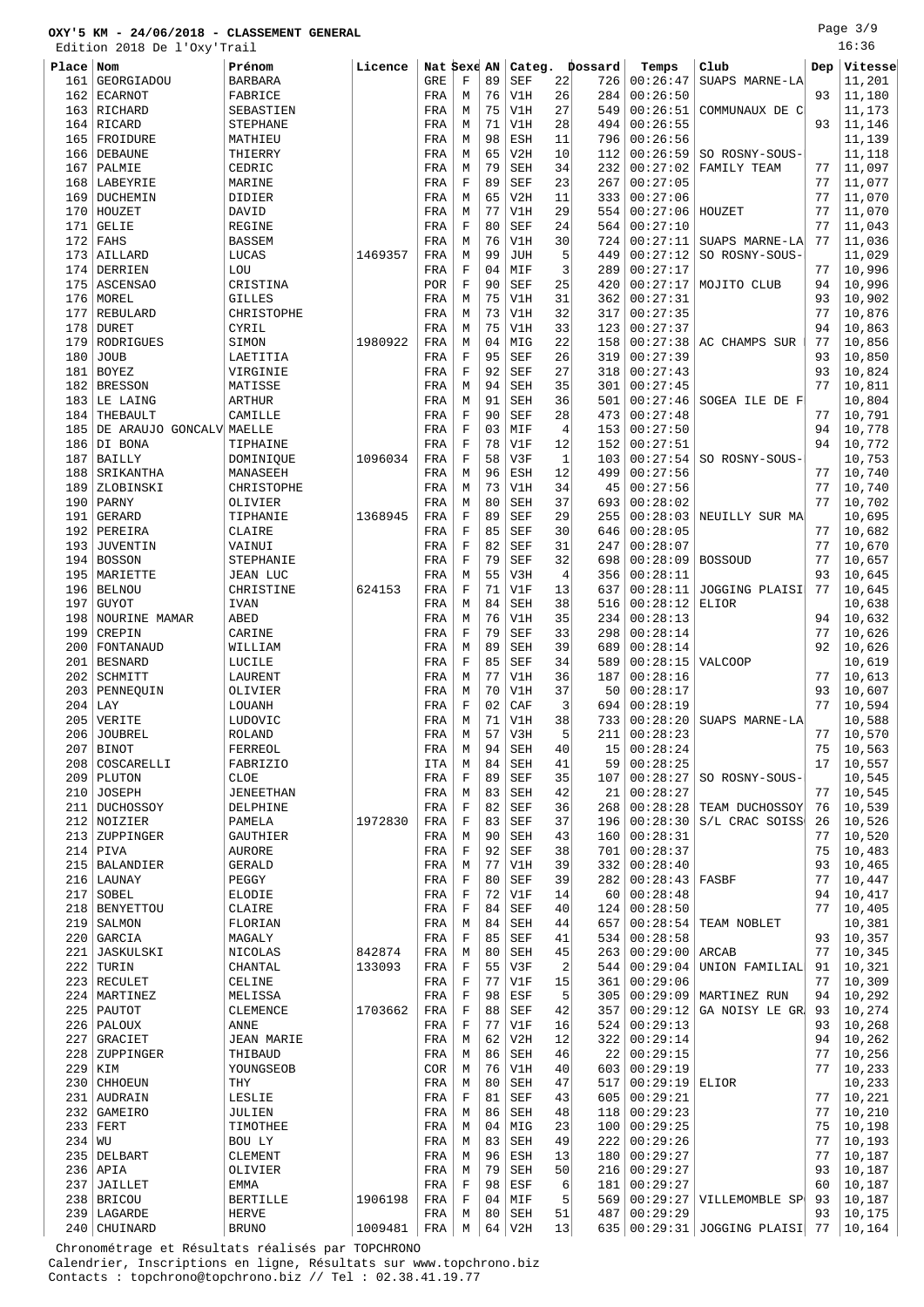Edition 2018 De l'Oxy'Trail

| Place | Nom                        | Prénom               | Licence |     | Nat Sexe AN |    | Categ.     |                | Dossard | Temps    | Club                      | Dep | Vitesse |
|-------|----------------------------|----------------------|---------|-----|-------------|----|------------|----------------|---------|----------|---------------------------|-----|---------|
| 241   | MAJERUS                    | ODILE                |         | FRA | F           | 77 | V1F        | 17             | 406     | 00:29:32 |                           | 77  | 10,158  |
| 242   | TOUCHAIS                   | <b>HELENE</b>        |         | FRA | $\mathbf F$ | 73 | V1F        | 18             | 119     | 00:29:33 |                           | 77  | 10,152  |
| 243   | <b>HERON</b>               | <b>JEAN</b>          |         | FRA | М           | 65 | V2H        | 14             | 167     | 00:29:37 |                           | 77  | 10,129  |
| 244   | CHRISTEN                   | <b>JEREMY</b>        |         | FRA | М           | 84 | <b>SEH</b> | 52             | 261     | 00:29:39 | LES GUERRIERS             | 77  | 10,118  |
| 245   | PATTE                      | VINCENT              |         | FRA | М           | 79 | <b>SEH</b> | 53             | 198     | 00:29:43 |                           | 93  | 10,095  |
| 246   | LEROGERON                  | CARINE               |         | FRA | F           | 74 | V1F        | 19             | 121     | 00:29:46 |                           | 77  | 10,078  |
| 247   | PAUPERT                    | GUILLAUME            |         | FRA | М           | 86 | <b>SEH</b> | 54             | 280     | 00:29:47 |                           | 77  | 10,073  |
| 248   | PAUPERT                    | MYLENE               |         | FRA | F           | 87 | <b>SEF</b> | 44             | 281     | 00:29:47 |                           | 77  | 10,073  |
| 249   | ROSSI                      | <b>STEF</b>          |         | FRA | $\mathbf F$ | 71 | V1F        | 20             | 258     | 00:29:49 |                           | 93  | 10,061  |
| 250   | ZHOU                       | JULIETTE             |         | FRA | $\mathbf F$ | 89 | <b>SEF</b> | 45             | 510     | 00:29:50 |                           | 94  | 10,056  |
| 251   | PARELON                    | <b>JEAN FRANCOIS</b> |         | FIN | М           | 64 | V2H        | 15             | 424     | 00:29:53 |                           | 77  | 10,039  |
| 252   | DANIEL                     | <b>EMILIE</b>        |         | FRA | F           | 79 | <b>SEF</b> | 46             | 566     | 00:29:54 |                           | 77  | 10,033  |
| 253   | VINTZINGER                 | VALERIE              |         | FRA | $\mathbf F$ | 69 | V1F        | 21             | 399     | 00:29:55 | LES WINNERS               | 77  | 10,028  |
| 254   | <b>BOUDET</b>              | CECILE               |         | FRA | $\mathbf F$ | 95 | <b>SEF</b> | 47             | 313     | 00:29:57 |                           | 77  | 10,017  |
| 255   | BEN HAMOUDA                | KARIMA               |         | FRA | $\mathbf F$ | 95 | <b>SEF</b> | 48             | 312     | 00:29:57 |                           | 77  | 10,017  |
| 256   | SAINT MAXIN                | AUDE                 |         | FRA | $\mathbf F$ | 80 | <b>SEF</b> | 49             | 47      | 00:29:57 |                           | 75  | 10,017  |
| 257   | FAURE BRAC                 | PERRINE              |         | FRA | F           | 78 | V1F        | 22             | 42      | 00:29:58 |                           | 75  | 10,011  |
| 258   | <b>CHARTON</b>             | MATTHIEU             |         | FRA | M           | 78 | V1H        | 41             | 373     | 00:30:00 |                           | 77  | 10,000  |
| 259   | <b>CHARTON</b>             | CHRISTINE            |         | FRA | F           | 79 | <b>SEF</b> | 50             | 372     | 00:30:00 |                           | 77  | 10,000  |
| 260   | <b>GNOKO</b>               | <b>STEPHEN</b>       |         | FRA | M           | 91 | <b>SEH</b> | 55             | 799     | 00:30:00 |                           |     | 10,000  |
| 261   | FERNANDEZ MASAGUE VICTORIA |                      |         | ESP | F           | 74 | V1F        | 23             | 486     | 00:30:03 |                           | 93  | 9,983   |
| 262   | AICARDI                    | GUILLAUME            |         | FRA | М           | 84 | <b>SEH</b> | 56             | 309     | 00:30:09 |                           | 75  | 9,950   |
| 263   | TRIBOUX                    | GREGORY              |         | FRA | М           | 75 | V1H        | 42             | 656     | 00:30:12 | TEAM NOBLET               |     | 9,934   |
| 264   | LASSOUAOUI                 | TARIK                |         | FRA | М           | 92 | <b>SEH</b> | 57             | 721     | 00:30:12 | SUAPS MARNE-LA            | 77  | 9,934   |
| 265   | NARCY                      | <b>BEATRICE</b>      | 2049413 | FRA | $\mathbf F$ | 64 | V2F        | $\overline{2}$ | 638     | 00:30:12 | JOGGING PLAISI            | 77  | 9,934   |
| 266   | <b>DUGUE</b>               | <b>JACQUES</b>       | 761300  | FRA | М           | 58 | V3H        | 6              | 634     | 00:30:13 | MARNE ET GONDO            | 77  | 9,928   |
| 267   | <b>BRICOU</b>              | OLIVIER              |         | FRA | M           | 72 | V1H        | 43             | 570     | 00:30:14 |                           | 93  | 9,923   |
| 268   | LENGYEL                    | <b>HELENE</b>        |         | FRA | $\mathbf F$ | 82 | <b>SEF</b> | 51             | 90      | 00:30:15 |                           | 77  | 9,917   |
| 269   | LAGRANGE GORRIZ            | CLAIRE               |         | FRA | $\mathbf F$ | 82 | <b>SEF</b> | 52             | 96      | 00:30:21 |                           | 77  | 9,885   |
| 270   | GASPAR                     | CELIA                |         | FRA | F           | 74 | V1F        | 24             | 46      | 00:30:26 |                           | 77  | 9,858   |
| 271   | PALMIE                     | SOPHIE               |         | FRA | $\rm F$     | 80 | <b>SEF</b> | 53             | 233     | 00:30:26 | FAMILY TEAM               | 77  | 9,858   |
| 272   | MILELLI                    | MARION               |         | FRA | $\mathbf F$ | 69 | V1F        | 25             | 539     | 00:30:29 |                           | 94  | 9,841   |
| 273   | <b>GURUNG</b>              | KRISHNA              |         | FRA | М           | 75 | V1H        | 44             | 653     | 00:30:30 | ASSOCIATION AU            |     | 9,836   |
| 274   | <b>BEALET</b>              | MATHIEU              |         | FRA | М           | 04 | MIG        | 24             | 621     | 00:30:31 | VAILLANT GROUP            |     | 9,831   |
| 275   | <b>KRUY</b>                | SOVATTMOIS           |         | FRA | М           | 91 | <b>SEH</b> | 58             | 613     | 00:30:31 | VAILLANT GROUP            |     | 9,831   |
| 276   | KHENG                      | KARINE               |         | FRA | $\mathbf F$ | 77 | V1F        | 26             | 19      | 00:30:31 |                           | 91  | 9,831   |
| 277   | <b>NABOT</b>               | <b>SERGE</b>         |         | FRA | М           | 66 | V2H        | 16             | 297     | 00:30:32 |                           | 94  | 9,825   |
| 278   | MONTAUT                    | CAROLINE             |         | FRA | $\mathbf F$ | 82 | <b>SEF</b> | 54             | 231     | 00:30:35 | FAMILY TEAM               | 77  | 9,809   |
| 279   | MOSTARSHEDI                | SHERMILA             |         | FRA | F           | 77 | V1F        | 27             | 731     | 00:30:35 | SUAPS MARNE-LA            |     | 9,809   |
| 280   | ROMEYER                    | <b>GAELLE</b>        |         | FRA | $\mathbf F$ | 79 | <b>SEF</b> | 55             | 41      | 00:30:36 |                           | 77  | 9,804   |
| 281   | <b>SUEUR</b>               | LAURA                |         | FRA | F           | 93 | <b>SEF</b> | 56             | 139     | 00:30:41 |                           | 91  | 9,777   |
| 282   | POUSSOT                    | <b>BENOIT</b>        |         | FRA | М           | 79 | <b>SEH</b> | 59             | 717     | 00:30:49 | SUAPS MARNE-LA            |     | 9,735   |
| 283   | ROZNIECKA                  | GABRIELA             |         | POL | $\mathbf F$ | 78 | V1F        | 28             | 734     | 00:30:49 | SUAPS MARNE-LA            |     | 9,735   |
| 284   | RAMIREZ Y GUERRER LOUISE   |                      |         | FRA | $\mathbf F$ | 94 | <b>SEF</b> | 57             | 273     | 00:30:51 |                           | 93  | 9,724   |
| 285   | <b>BRACCIALI</b>           | MARLENE              |         | FRA | $\mathbf F$ | 87 | <b>SEF</b> | 58             | 500     | 00:30:54 | SOGEA ILE DE F            |     | 9,709   |
| 286   | <b>GNAMELE</b>             | N TCHO JEAN          |         | IVO | М           | 86 | <b>SEH</b> | 60             | 624     | 00:31:03 | SUAPS MARNE-LA            |     | 9,662   |
| 287   | <b>GUEYE</b>               | AYICHATOU            |         | SéN | M           | 92 | <b>SEH</b> | 61             | 723     | 00:31:03 | SUAPS MARNE-LA            |     | 9,662   |
| 288   | DEFRANCE                   | CARINE               |         | FRA | F           | 81 | SEF        | 59             | 632     | 00:31:14 |                           | 93  | 9,605   |
| 289   | ROUSSELLE                  | MATTHIS              |         | FRA | М           | 02 | CAG        | 15             | 67      | 00:31:14 |                           | 77  | 9,605   |
|       | 290   SHAHMAEI             | NATHANAEL            |         | FRA | М           | 80 | SEH        | 62             | 633     | 00:31:15 |                           | 93  | 9,600   |
|       | 291 LEROUX                 | <b>JEAN PAUL</b>     |         | FRA | М           | 49 | V3H        | 7              | 599     | 00:31:17 | ALTERNATIVE AR            |     | 9,590   |
|       | 292 JACQUES                | SANDRA               |         | FRA | $\mathbf F$ | 87 | <b>SEF</b> | 60             | 710     | 00:31:18 | CRAZY COUZ                | 77  | 9,585   |
| 293   | DESMEDT                    | ANNE SOPHIE          |         | FRA | F           | 78 | V1F        | 29             | 338     | 00:31:18 |                           | 77  | 9,585   |
|       | 294   BENHAMMADA           | YAZID                |         | FRA | М           | 83 | <b>SEH</b> | 63             | 712     | 00:31:18 | CRAZY COUZ                | 94  | 9,585   |
| 295   | <b>JACQUES</b>             | CELINE               |         | FRA | F           | 87 | <b>SEF</b> | 61             | 711     | 00:31:18 | CRAZY COUZ                | 94  | 9,585   |
| 296   | COSOLETO                   | BENJAMIN             |         | FRA | М           | 92 | <b>SEH</b> | 64             | 713     | 00:31:19 | CRAZY COUZ                | 92  | 9,580   |
|       | 297   LEMONON              | ROMAIN               |         | FRA | М           | 80 | SEH        | 65             | 240     | 00:31:20 |                           | 94  | 9,574   |
|       | 298   POINSARD             | NATHALIE             |         | FRA | F           | 71 | V1F        | 30             | 581     | 00:31:21 |                           | 94  | 9,569   |
|       | 299 LARCHER                | ALAIN                |         | FRA | М           | 73 | V1H        | 45             | 447     | 00:31:21 | MAIRIE DE NOIS            |     | 9,569   |
| 300   | TOKO NGNEMNENG             | WILLIAM              | 1696348 | FRA | М           | 73 | V1H        | 46             | 224     | 00:31:22 | UNION SPORTIVE            | 94  | 9,564   |
| 301   | THOMAS                     | GUY                  |         | FRA | М           | 48 | V4H        | $1\,$          | 226     | 00:31:23 | UNION SPORTIVE            | 77  | 9,559   |
|       | 302   LEDOUX               | DELPHINE             |         | FRA | F           | 87 | SEF        | 62             | 695     | 00:31:24 |                           | 77  | 9,554   |
| 303   | COUDERT                    | LUCIEN               |         | FRA | М           | 04 | MIG        | 25             | 557     | 00:31:26 |                           | 77  | 9,544   |
| 304   | GENES COUDERT              | MATHILDE             |         | FRA | F           | 77 | V1F        | 31             | 556     | 00:31:26 |                           | 77  | 9,544   |
|       | 305 DURBAN                 | CORINNE              |         | FRA | F           | 82 | <b>SEF</b> | 63             | 472     | 00:31:26 |                           | 77  | 9,544   |
|       | 306   LAGISQUET            | SEBASTIEN            |         | FRA | М           | 87 | SEH        | 66             | 643     | 00:31:27 | LAGISQUET                 | 93  | 9,539   |
| 307   | MAINGOT                    | MORGANE              | 1010782 | FRA | F           | 99 | JUF        | 1              | 464     | 00:31:27 | RUNNING D'OZ              | 77  | 9,539   |
|       | 308   AFONSO               | LUCIE                |         | FRA | $\mathbf F$ | 88 | <b>SEF</b> | 64             | 644     | 00:31:27 | LAGISQUET                 | 93  | 9,539   |
|       | $309$ FERET                | NICOLAS              |         | FRA | M           | 82 | <b>SEH</b> | 67             | 526     | 00:31:27 |                           | 94  | 9,539   |
|       | 310   MICHINEAU            | KAREN                | 1776711 | FRA | $\mathbf F$ | 03 | MIF        | 6              | 74      | 00:31:28 | <b>BUSSY ST GEORG</b>     | 77  | 9,534   |
| 311   | CHARON                     | OLIVIER              |         | FRA | М           | 71 | V1H        | 47             | 446     | 00:31:29 | MAIRIE DE NOIS            |     | 9,529   |
| 312   | BOULET                     | MANON                |         | FRA | F           | 01 | CAF        | 4              | 331     | 00:31:29 |                           | 77  | 9,529   |
|       | 313   SERGEANT             | SEBASTIEN            |         | FRA | М           | 77 | V1H        | 48             | 445     | 00:31:30 | MAIRIE DE NOIS            |     | 9,524   |
|       | 314   PINHEIRO             | JULIE                |         | FRA | F           | 01 | CAF        | 5              | 463     | 00:31:31 |                           | 77  | 9,519   |
|       | 315 LE LOUARN              | CHRISTINE            |         | FRA | F           | 71 | V1F        | 32             | 177     | 00:31:34 |                           | 93  | 9,504   |
|       | 316   PESQUET              | PASCAL               |         | FRA | М           | 65 | V2H        | 17             | 462     | 00:31:35 |                           | 75  | 9,499   |
|       | $317$ LOPES                | YOHAN                |         | FRA | М           | 90 | <b>SEH</b> | 68             | 504     | 00:31:36 |                           | 77  | 9,494   |
| 318   | <b>BONDEAU</b>             | <b>AGATHE</b>        |         | FRA | F           | 01 | CAF        | 6              | 438     | 00:31:38 |                           | 77  | 9,484   |
|       | $319$ CLARET               | ALEXANDRE            |         | FRA | M           |    | $71$ $V1H$ | 49             | 596     |          | $00:31:38$ ALTERNATIVE AR |     | 9,484   |

DEROUAULT ALEXANDRINE FRA F 85 SEF 65 628 00:31:40 77 9,474

 Chronométrage et Résultats réalisés par TOPCHRONO Calendrier, Inscriptions en ligne, Résultats sur www.topchrono.biz Contacts : topchrono@topchrono.biz // Tel : 02.38.41.19.77

16:36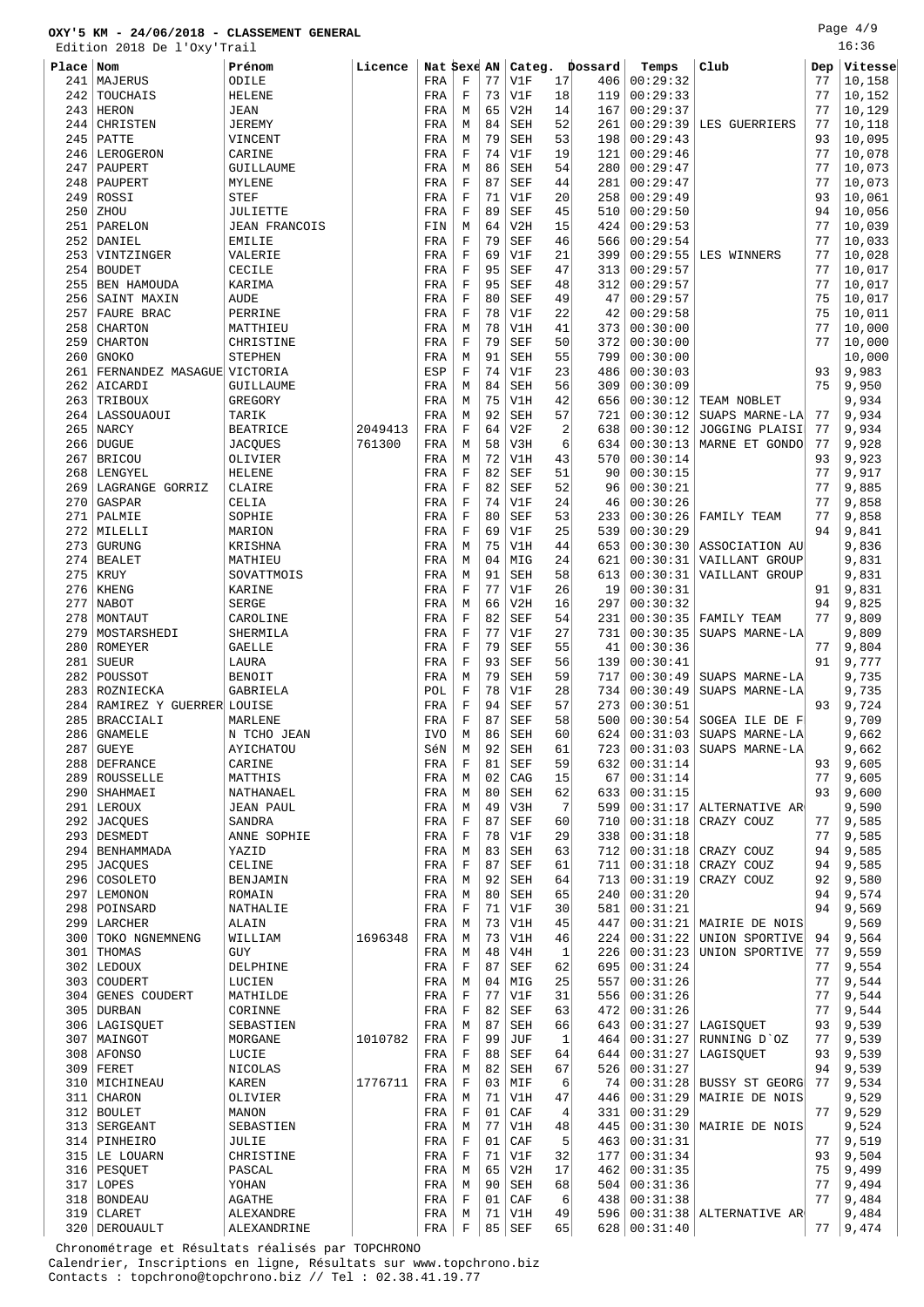Edition 2018 De l'Oxy'Trail

| ᆂᇦᆂᇦᆂ | JII TATA DE<br>$\perp$ $\cup$ $\sim$ $\times$ $\times$ |                   |         |             |         |    |            |                |         |                 |                           |     |         |
|-------|--------------------------------------------------------|-------------------|---------|-------------|---------|----|------------|----------------|---------|-----------------|---------------------------|-----|---------|
| Place | Nom                                                    | Prénom            | Licence | Nat Sexe AN |         |    | Categ.     |                | Dossard | Temps           | Club                      | Dep | Vitesse |
| 321   | VANNIER                                                | JULIEN            |         | FRA         | М       | 87 | <b>SEH</b> | 69             | 629     | 00:31:41        |                           | 77  | 9,469   |
|       |                                                        |                   |         |             |         |    |            |                |         |                 |                           |     |         |
| 322   | <b>BONENFANT</b>                                       | <b>AURELIE</b>    |         | FRA         | F       | 75 | V1F        | 33             | 475     | 00:31:42        |                           | 77  | 9,464   |
| 323   | <b>BEAUBILLARD</b>                                     | ELISABETH         |         | FRA         | F       | 57 | V3F        | 3              | 36      | 00:31:44        |                           | 93  | 9,454   |
|       |                                                        |                   |         |             |         |    |            |                |         |                 |                           |     |         |
| 324   | ZEMA                                                   | GIOVANNA          |         | ITA         | F       | 80 | <b>SEF</b> | 66             | 520     | 00:31:45        |                           | 77  | 9,449   |
| 325   | MARQUET                                                | <b>HELENE</b>     |         | FRA         | F       | 91 | <b>SEF</b> | 67             | 140     | 00:31:45        |                           | 94  | 9,449   |
| 326   | FERNANDES                                              | CORINNE           |         | FRA         | F       | 72 | V1F        | 34             | 469     | 00:31:51        |                           | 77  | 9,419   |
|       |                                                        |                   |         |             |         |    |            |                |         |                 |                           |     |         |
| 327   | ILLISIBLE                                              | <b>ISABELLE</b>   |         | FRA         | F       | 71 | V1F        | 35             | 747     | 00:31:51        |                           |     | 9,419   |
| 328   | <b>SENGHOR</b>                                         | ANTOINE           |         | FRA         | M       | 78 | V1H        | 50             | 574     | 00:31:51        | TEAM EDF                  |     | 9,419   |
|       |                                                        |                   |         |             |         |    |            |                |         |                 |                           |     |         |
| 329   | HILAIRE                                                | SYBILLE           |         | FRA         | М       | 75 | V1H        | 51             | 359     | 00:31:53        | TEAM MAC FOSTE            | 94  | 9,409   |
| 330   | SIEUR                                                  | KIMBERLY          |         | FRA         | F       | 92 | <b>SEF</b> | 68             | 740     | 00:31:55        |                           | 93  | 9,399   |
|       |                                                        |                   |         |             |         | 73 |            | 52             | 241     |                 |                           | 93  |         |
| 331   | CARLTON                                                | <b>ROMUALD</b>    |         | FRA         | М       |    | V1H        |                |         | 00:31:57        |                           |     | 9,390   |
| 332   | COLLET                                                 | CECILE            | 1694235 | FRA         | F       | 73 | V1F        | 36             | 583     | 00:31:59        | NOISIEL L<br>S/L          |     | 9,380   |
| 333   | KHOTH                                                  | MELANIE           |         | FRA         | F       | 93 | <b>SEF</b> | 69             | 195     | 00:32:00        |                           | 95  | 9,375   |
|       |                                                        |                   |         |             |         |    |            |                |         |                 |                           |     |         |
| 334   | <b>BACH</b>                                            | PATRICK           |         | FRA         | M       | 94 | <b>SEH</b> | 70             | 697     | 00:32:00        |                           | 77  | 9,375   |
| 335   | BERTRAND LILIE                                         | CELINE            |         | FRA         | F       | 76 | V1F        | 37             | 474     | 00:32:01        |                           | 77  | 9,370   |
|       |                                                        |                   |         |             |         |    |            |                |         |                 |                           |     |         |
| 336   | <b>ERNATUS</b>                                         | <b>ROGER</b>      |         | FRA         | М       | 70 | V1H        | 53             | 452     | 00:32:03        | SO ROSNY-SOUS-            |     | 9,360   |
| 337   | SEBIANE                                                | SOPHIE            |         | FRA         | F       | 77 | V1F        | 38             | 585     | 00:32:10        | <b>VALCOOP</b>            |     | 9,326   |
| 338   | <b>BARREAU</b>                                         | BAPTISTE          |         | FRA         | М       | 81 | <b>SEH</b> | 71             | 467     | 00:32:14        |                           | 94  | 9,307   |
|       |                                                        |                   |         |             |         |    |            |                |         |                 |                           |     |         |
| 339   | CHOOUET                                                | FLORENCE          |         | FRA         | F       | 79 | <b>SEF</b> | 70             | 325     | 00:32:15        |                           | 77  | 9,302   |
| 340   | NAIN                                                   | <b>GENEVIEVE</b>  |         | FRA         | F       | 48 | V4F        | 1              | 321     | 00:32:16        |                           | 77  | 9,298   |
|       |                                                        |                   |         |             |         |    |            |                |         |                 |                           |     |         |
| 341   | <b>ESTEVANT</b>                                        | MARINA            |         | FRA         | F       | 65 | V2F        | 3              | 315     | 00:32:17        |                           | 93  | 9,293   |
| 342   | <b>DURIMEL</b>                                         | VAINNA            |         | FRA         | F       | 91 | <b>SEF</b> | 71             | 437     | 00:32:20        |                           | 93  | 9,278   |
| 343   | LORENZINI                                              | <b>EMMANUELLE</b> |         | FRA         | F       | 78 | V1F        | 39             | 311     | 00:32:21        |                           | 77  | 9,274   |
|       |                                                        |                   |         |             |         |    |            |                |         |                 |                           |     |         |
| 344   | VILLETTE                                               | SEBASTIEN         |         | FRA         | M       | 70 | V1H        | 54             | 293     | 00:32:23        |                           | 77  | 9,264   |
| 345   | HURBAIN                                                | MARIE CHRISTINE   |         | FRA         | F       | 65 | V2F        | 4              | 43      | 00:32:24        |                           | 95  | 9,259   |
|       |                                                        |                   |         |             |         |    |            |                |         |                 |                           |     |         |
| 346   | <b>CHANTECLAIR</b>                                     | <b>REMY</b>       |         | FRA         | М       | 65 | V2H        | 18             | 545     | 00:32:28        |                           | 77  | 9,240   |
| 347   | <b>BATIONO</b>                                         | <b>BRICE</b>      |         | <b>BUR</b>  | М       | 91 | <b>SEH</b> | 72             | 625     | 00:32:34        | SUAPS MARNE-LA            |     | 9,212   |
|       |                                                        |                   |         |             | F       | 92 |            | 72             | 722     | 00:32:37        |                           | 77  |         |
| 348   | SALHI                                                  | MIYASSA           |         | ALG         |         |    | <b>SEF</b> |                |         |                 | SUAPS MARNE-LA            |     | 9,198   |
| 349   | ADJALI                                                 | IMAD              |         | FRA         | М       | 93 | <b>SEH</b> | 73             | 720     | 00:32:37        | SUAPS MARNE-LA            | 77  | 9,198   |
| 350   | COLLINEAU                                              | CLEMENCE          |         | FRA         | F       | 95 | <b>SEF</b> | 73             | 611     | 00:32:38        | VAILLANT GROUP            |     | 9,193   |
|       |                                                        |                   |         |             |         |    |            |                |         |                 |                           |     |         |
| 351   | HOUZET                                                 | SOPHIE            |         | FRA         | F       | 75 | V1F        | 40             | 555     | 00:32:39        | HOUZET                    | 77  | 9,188   |
| 352   | BIASI                                                  | ANTOINE           |         | FRA         | М       | 01 | CAG        | 16             | 562     | 00:32:39        |                           | 77  | 9,188   |
|       |                                                        |                   |         |             |         | 96 |            | 7              |         |                 |                           |     |         |
| 353   | VANDENBERGHE                                           | MARGOT            |         | FRA         | F       |    | ESF        |                | 615     | 00:32:40        | VAILLANT GROUP            |     | 9,184   |
| 354   | VANDENBERGHE                                           | ERIC              |         | FRA         | М       | 60 | V2H        | 19             | 616     | 00:32:40        | VAILLANT GROUP            |     | 9,184   |
| 355   | <b>OUEMENER ROCHAIS</b>                                | <b>BEATRICE</b>   |         | FRA         | F       | 68 | V2F        | 5              | 161     | 00:32:43        |                           | 94  | 9,170   |
|       |                                                        |                   |         |             |         |    |            |                |         |                 |                           |     |         |
| 356   | <b>BOURCIER</b>                                        | MELINE            | 2012821 | FRA         | $\rm F$ | 77 | V1F        | 41             | 484     | 00:32:43        | VSOP OZOIR                | 91  | 9,170   |
| 357   | <b>BOURCIER</b>                                        | <b>JEROME</b>     |         | FRA         | М       | 77 | V1H        | 55             | 483     | 00:32:43        |                           | 91  | 9,170   |
|       |                                                        |                   |         |             |         |    |            |                |         |                 |                           |     |         |
| 358   | MICHINEAU                                              | WILLY             |         | FRA         | М       | 72 | V1H        | 56             | 73      | 00:32:44        |                           | 77  | 9,165   |
| 359   | KOCH                                                   | SANDRA            |         | FRA         | F       | 80 | <b>SEF</b> | 74             | 92      | 00:32:44        |                           | 77  | 9,165   |
|       |                                                        |                   |         |             |         |    |            | 75             |         |                 |                           |     |         |
| 360   | HOLLANDE                                               | FLORIANE          |         | FRA         | F       | 93 | <b>SEF</b> |                | 579     | 00:32:49        |                           | 95  | 9,142   |
| 361   | <b>BUREAUX</b>                                         | SANDRINE          |         | FRA         | F       | 70 | V1F        | 42             | 630     | 00:32:50        |                           | 77  | 9,137   |
| 362   | JOURDAIN                                               | LEA               |         | FRA         | F       | 99 | JUF        | $\overline{2}$ | 102     | 00:32:54        | SO ROSNY-SOUS-            |     | 9,119   |
|       |                                                        |                   |         |             |         |    |            |                |         |                 |                           |     |         |
| 363   | JOURDAIN                                               | ARNAUD            | 1771613 | FRA         | М       | 01 | CAG        | 17             | 109     | 00:32:54        | SO ROSNY-SOUS-            |     | 9,119   |
| 364   | AICARDI                                                | <b>ELISABETH</b>  |         | FRA         | F       | 85 | <b>SEF</b> | 76             | 310     | 00:32:56        |                           | 75  | 9,109   |
|       |                                                        |                   |         |             |         |    |            |                |         |                 |                           |     |         |
| 365   | RICARD                                                 | NATHALIE          |         | FRA         | F       | 75 | V1F        | 43             | 495     | 00:32:58        |                           | 93  | 9,100   |
| 366   | OLIVERA                                                | FABIENNE          |         | FRA         | F       | 73 | V1F        | 44             | 584     | 00:32:59        | <b>VALCOOP</b>            |     | 9,096   |
|       |                                                        |                   |         |             |         |    |            |                |         |                 |                           | 95  |         |
| 367   | TREILLON                                               | NICOLAS           |         | FRA         | M       | 72 | V1H        | 57             | 482     | 00:33:12        |                           |     | 9,036   |
| 368   | VERHAEGHE NSONA                                        | ANNETTE           |         | FRA         | F       | 77 | V1F        | 45             | 448     |                 | $00:33:12$ MAIRIE DE NOIS | 77  | 9,036   |
| 369   | LE XUAN DIEP                                           | LILIANE           |         | FRA         | F       | 72 | V1F        | 46             | 546     | 00:33:12        |                           | 77  | 9,036   |
|       |                                                        |                   |         |             |         |    |            |                |         |                 |                           |     |         |
|       | 370   PENNEQUIN                                        | CELINE            |         | FRA         | F       | 81 | <b>SEF</b> | 77             | 49      | 00:33:13        |                           | 93  | 9,032   |
| 371   | ALINE                                                  | MATHYS            | 1239220 | FRA         | M       | 04 | MIG        | 26             | 506     | 00:33:14        | S/L NOISIEL L             | 77  | 9,027   |
| 372   | <b>CHAUVEAUD</b>                                       | VIRGINIE          |         | FRA         | F       | 73 | V1F        | 47             | 422     | 00:33:15        |                           | 77  | 9,023   |
|       |                                                        |                   |         |             |         |    |            |                |         |                 |                           |     |         |
| 373   | <b>BRANCHE</b>                                         | MICHELLE          |         | FRA         | F       | 76 | V1F        | 48             | 677     | 00:33:15        |                           | 77  | 9,023   |
| 374   | <b>GALES</b>                                           | ANAIS             |         | FRA         | F       | 01 | CAF        | 7              | 688     | 00:33:20        |                           |     | 9,000   |
|       |                                                        |                   |         |             |         |    |            |                |         |                 |                           |     |         |
|       | 375   BOULAIS                                          | CAROLINE          |         | FRA         | F       | 81 | <b>SEF</b> | 78             | 336     | 00:33:21        |                           | 94  | 8,996   |
|       | 376 ROUAUT                                             | VALERIE           |         | FRA         | F       | 75 | V1F        | 49             | 408     | 00:33:23        |                           | 94  | 8,987   |
|       | $377$ REN                                              | IRENE             |         | FRA         | F       | 87 | SEF        | 79             | 468     | 00:33:23        |                           | 94  | 8,987   |
|       |                                                        |                   |         |             |         |    |            |                |         |                 |                           |     |         |
| 378   | PEREIRA                                                | SYLVIE            |         | FRA         | F       | 82 | SEF        | 80             | 374     | 00:33:26        |                           | 94  | 8,973   |
| 379   | <b>ISCAYES</b>                                         | LYDIE             |         | FRA         | F       | 73 | V1F        | 50             | 38      | 00:33:28        |                           | 91  | 8,964   |
|       |                                                        |                   |         |             |         |    |            |                |         |                 |                           |     |         |
| 380   | PUELLER                                                | <b>BARBARA</b>    |         | FRA         | F       | 72 | V1F        | 51             | 162     | 00:33:33        |                           | 94  | 8,942   |
| 381   | MARTEAUX                                               | ALAIN             |         | FRA         | М       | 57 | V3H        | 8              | 402     |                 | $00:33:36$ LES WINNERS    | 77  | 8,929   |
| 382   |                                                        |                   | 1893353 |             | F       | 78 | V1F        | 52             | 703     | 00:33:42        | CS COURTRY                | 77  | 8,902   |
|       | GAVAUDAN                                               | MARIE LOLITA      |         | FRA         |         |    |            |                |         |                 |                           |     |         |
|       | 383 RIPOLL                                             | <b>JEAN LUC</b>   | 115250  | FRA         | М       | 51 | V3H        | 9              | 543     | 00:33:48        | US OLYMPIQUE D            |     | 8,876   |
|       | 384   VENDRUSCOLO                                      | FREDERIC          | 1157136 | FRA         | М       | 69 | V1H        | 58             | 243     | 00:33:48        | US OLYMPIQUE D            |     | 8,876   |
|       |                                                        |                   |         |             |         |    |            |                |         |                 |                           |     |         |
|       | 385   VENDRUSCOLO                                      | LAURENCE          | 1829890 | FRA         | F       | 69 | V1F        | 53             | 242     | 00:33:49        | US OLYMPIQUE D            |     | 8,871   |
|       | 386 CESNE                                              | DELPHINE          |         | FRA         | F       | 78 | V1F        | 54             | 427     | 00:33:49        |                           | 93  | 8,871   |
|       |                                                        |                   |         |             |         |    |            |                |         |                 |                           |     |         |
| 387   | RAJADE                                                 | <b>EMILIE</b>     |         | FRA         | F       | 80 | <b>SEF</b> | 81             | 95      | 00:33:52        |                           | 77  | 8,858   |
|       | 388   BROUET                                           | LAURENCE          |         | FRA         | F       | 58 | V3F        | 4              | 250     | 00:33:54        |                           | 77  | 8,850   |
| 389   | JOSSE                                                  | <b>EMILIE</b>     |         | FRA         | F       | 90 | SEF        | 82             | 184     | 00:33:58        | CHARLY ET EMIL            | 77  | 8,832   |
|       |                                                        |                   |         |             |         |    |            |                |         |                 |                           |     |         |
| 390   | VERRECCHIA                                             | CARLA             |         | FRA         | F       | 89 | <b>SEF</b> | 83             | 505     | 00:33:59        |                           | 77  | 8,828   |
| 391   | TERRACINA                                              | MARIA CLAUDIA     |         | FRA         | F       | 84 | <b>SEF</b> | 84             | 188     | 00:34:01        |                           | 77  | 8,819   |
|       |                                                        |                   |         |             |         |    |            |                |         |                 |                           |     |         |
| 392   | GIRBE                                                  | MARIE             |         | FRA         | F       | 84 | <b>SEF</b> | 85             | 414     | 00:34:02        |                           | 77  | 8,815   |
|       | 393   LAPINA                                           | ALICE             |         | FRA         | F       | 94 | SEF        | 86             | 492     | 00:34:03        |                           | 93  | 8,811   |
|       | 394   MARECHAL                                         | EMILIE            |         | FRA         | F       | 84 | SEF        | 87             | 609     | 00:34:06        | VAILLANT GROUP            |     | 8,798   |
|       |                                                        |                   |         |             |         |    |            |                |         |                 |                           |     |         |
|       | 395 OBERT                                              | CHRISTELLE        |         | FRA         | F       | 79 | <b>SEF</b> | 88             | 410     | 00:34:06        |                           | 77  | 8,798   |
|       | 396 VATIN                                              | CHRISTOPHE        |         | FRA         | M       | 70 | V1H        | 59             | 61      | 00:34:07        |                           | 91  | 8,793   |
|       |                                                        |                   |         |             |         |    |            |                |         |                 |                           |     |         |
| 397   | LAUGA                                                  | KARINE            |         | FRA         | F       | 73 | V1F        | 55             | 270     | 00:34:07        |                           | 77  | 8,793   |
| 398   | PETIT                                                  | ANAIS             |         | FRA         | F       | 98 | ESF        | 8              | 71      | 00:34:07        |                           | 77  | 8,793   |
|       | CAMP                                                   | <b>ESTELLE</b>    |         | FRA         | F       | 81 | SEF        | 89             | 288     | $00:34:08$ CAMP |                           | 77  | 8,789   |
| 399   |                                                        |                   |         |             |         |    |            |                |         |                 |                           |     |         |

THIAULT ANNE FRA F 64 V2F 6 69 00:34:08 77 8,789

 Chronométrage et Résultats réalisés par TOPCHRONO Calendrier, Inscriptions en ligne, Résultats sur www.topchrono.biz Contacts : topchrono@topchrono.biz // Tel : 02.38.41.19.77

Page 5/9

16:36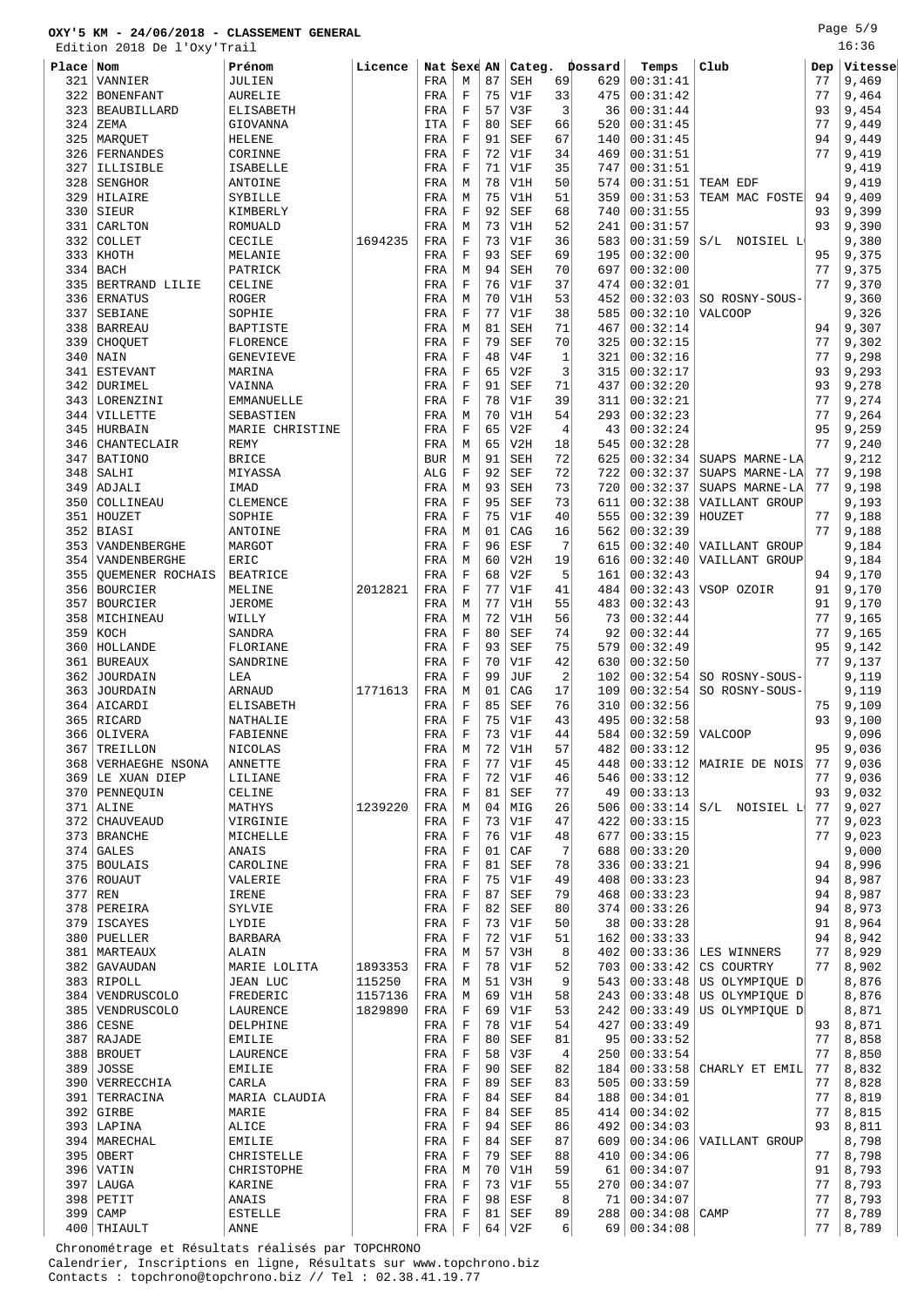Page 6/9 16:36

|           | Edition 2018 De l'Oxy'Trail  |                           |         |             |             |    |            |     |                |          |                                   |     | 16:36          |
|-----------|------------------------------|---------------------------|---------|-------------|-------------|----|------------|-----|----------------|----------|-----------------------------------|-----|----------------|
| Place Nom |                              | Prénom                    | Licence | Nat Sexe AN |             |    |            |     | Categ. Dossard | Temps    | Club                              | Dep | Vitesse        |
| 401       | RIOLAND                      | ADAM                      |         | FRA         | М           | 04 | MIG        | 27  | 135            | 00:34:09 |                                   | 92  | 8,785          |
| 402       | <b>BOIL</b>                  | <b>JEREMY</b>             | 1469004 | FRA         | М           | 83 | <b>SEH</b> | 74  | 244            | 00:34:13 | US OLYMPIQUE D                    |     | 8,768          |
| 403       | MIRANDA                      | SANDRA                    |         | FRA         | F           | 86 | <b>SEF</b> | 90  | 277            | 00:34:13 |                                   | 93  | 8,768          |
| 404       | <b>BEAUCOURT</b>             | CELINE                    |         | FRA         | $\mathbf F$ | 80 | <b>SEF</b> | 91  | 148            | 00:34:14 |                                   | 78  | 8,763          |
| 405       | LEBAUPAIN                    | JULIE                     |         | FRA         | F           | 93 | <b>SEF</b> | 92  | 369            | 00:34:15 |                                   | 77  | 8,759          |
| 406       | <b>ESALO</b>                 | NATERSA                   |         | CON         | $\mathbf F$ | 02 | CAF        | 8   | 238            | 00:34:16 | TEAM EMPREINTE                    | 77  | 8,755          |
| 407       | PINTO                        | VANESSA                   |         | FRA         | F           | 80 | <b>SEF</b> | 93  | 563            | 00:34:17 |                                   | 77  | 8,751          |
| 408       | MARESCAL                     | SANDRINE                  | 2051469 | FRA         | $\mathbf F$ | 77 | V1F        | 56  | 639            | 00:34:18 | JOGGING PLAISI                    | 77  | 8,746          |
| 409       | <b>BLANCHARD</b>             | MELODY                    |         | FRA         | F           | 86 | <b>SEF</b> | 94  | 573            | 00:34:18 | TEAM EDF                          |     | 8,746          |
| 410       | RAMBELOMANANA                | <b>NIANDO</b>             |         | FRA         | $\mathbf F$ | 01 | CAF        | 9   | 239            | 00:34:18 | TEAM EMPREINTE                    | 77  | 8,746          |
| 411       | PINHO                        | MARIE                     |         | FRA         | $\mathbf F$ | 77 | V1F        | 57  | 84             | 00:34:19 | AJ77                              | 77  | 8,742          |
| 412       | <b>GOMES</b>                 | CARLOS                    |         | FRA         | М           | 87 | <b>SEH</b> | 75  | 582            | 00:34:19 | TEAM EDF                          |     | 8,742          |
| 413       | WEYTENS                      | ALEXANDRA                 |         | FRA         | F           | 89 | <b>SEF</b> | 95  | 63             | 00:34:22 |                                   | 95  | 8,729          |
| 414       | MARTINEZ                     | NOEMIE                    |         | FRA         | $\mathbf F$ | 98 | ESF        | 9   | 306            | 00:34:22 | MARTINEZ RUN                      | 94  | 8,729          |
| 415       | TARAN                        | LINDA                     |         | FRA         | $\mathbf F$ | 87 | <b>SEF</b> | 96  | 680            | 00:34:22 |                                   | 77  | 8,729          |
| 416       | TEINGNIER                    | MICKAEL                   |         | FRA         | М           | 88 | <b>SEH</b> | 76  | 62             | 00:34:23 |                                   | 95  | 8,725          |
| 417       | DESCHAMPS                    | PASCAL                    |         | FRA         | М           | 74 | V1H        | 60  | 608            | 00:34:25 | VAILLANT GROUP                    |     | 8,717          |
| 418       | <b>HEREN</b>                 | MAUDE                     |         | FRA         | $\mathbf F$ | 89 | <b>SEF</b> | 97  | 415            | 00:34:27 |                                   | 77  | 8,708          |
| 419       | SALMON                       | <b>EMILIE</b>             |         | FRA         | $\mathbf F$ | 82 | <b>SEF</b> | 98  | 115            | 00:34:29 | TEAM EMPREINTE                    | 77  | 8,700          |
| 420       | <b>FUCHS</b>                 | VIRGINIA                  |         | FRA         | $\mathbf F$ | 71 | V1F        | 58  | 377            | 00:34:30 | CEBLOUF                           | 93  | 8,696          |
| 421       | RAHANITRINIAINA              | FARASOA                   |         | FRA         | F           | 71 | V1F        | 59  | 707            | 00:34:30 |                                   | 77  | 8,696          |
| 422       | <b>BLAIZE</b>                | CLAIRE                    |         | FRA         | $\mathbf F$ | 76 | V1F        | 60  | 378            | 00:34:31 | CEBLOUF                           | 93  | 8,691          |
| 423       | <b>CHAU</b>                  | CAROLINE                  |         | FRA         | F           | 85 | <b>SEF</b> | 99  | 702            | 00:34:32 |                                   | 13  | 8,687          |
| 424       | RIVIERE                      | CELINE                    |         | FRA         | $\mathbf F$ | 84 | <b>SEF</b> | 100 | 94             | 00:34:37 |                                   | 77  | 8,666          |
| 425       | <b>FOTSO</b>                 | PATRICIA                  |         | CAM         | F           | 89 | <b>SEF</b> | 101 | 536            | 00:34:41 |                                   | 94  | 8,650          |
| 426       | CAMP                         | ADELINE                   |         | FRA         | $\mathbf F$ | 81 | <b>SEF</b> | 102 | 287            | 00:34:43 | CAMP                              | 93  | 8,641          |
| 427       | <b>BIPATH</b>                | MARYLENE                  |         | FRA         | $\mathbf F$ | 82 | <b>SEF</b> | 103 | 166            | 00:34:51 | ASC MARNE LA V                    | 94  | 8,608          |
| 428       | NOEL                         | LESLIE                    |         | FRA         | $\mathbf F$ | 77 | V1F        | 61  | 194            | 00:34:55 |                                   | 77  | 8,592          |
| 429       | FANUEL                       | LAURA                     |         | FRA         | $\mathbf F$ | 55 | V3F        | 5   | 37             | 00:34:56 |                                   | 77  | 8,588          |
| 430       | DENIC                        | <b>JEAN FRANCOIS</b>      |         | FRA         | М           | 65 | V2H        | 20  | 205            | 00:34:58 |                                   | 77  | 8,580          |
| 431       | FERT                         | KILIAN                    |         | FRA         | M           | 04 | MIG        | 28  | 99             | 00:34:58 |                                   | 75  | 8,580          |
| 432       | <b>JOACHIM</b>               | <b>EMMANUELLE</b>         |         | FRA         | $\mathbf F$ | 69 | V1F        | 62  | 606            | 00:34:58 | VAILLANT GROUP                    |     | 8,580          |
| 433       | <b>JOACHIM</b>               | DIDIER                    |         | FRA         | M           | 69 | V1H        | 61  | 607            | 00:35:00 | VAILLANT GROUP                    |     | 8,571          |
| 434       | KRSMANOVITCH                 | CHRISTEL                  |         | FRA         | F           | 76 | V1F        | 63  | 88             | 00:35:01 |                                   | 95  | 8,567          |
| 435       | <b>DUDOGNON</b>              | PHILIPPE                  |         | FRA         | M           | 62 | V2H        | 21  | 192            | 00:35:02 |                                   | 91  | 8,563          |
| 436       | <b>BREYSSE</b>               | <b>BENOIT</b>             |         | FRA         | М           | 84 | <b>SEH</b> | 77  | 86             | 00:35:03 |                                   | 77  | 8,559          |
| 437       | POULHAZAN                    | FLORINE                   |         | FRA         | F           | 94 | <b>SEF</b> | 104 | 679            | 00:35:06 |                                   | 77  | 8,547          |
| 438       | <b>JOSSE</b>                 | PAULINE                   |         | FRA         | $\mathbf F$ | 93 | <b>SEF</b> | 105 | 300            | 00:35:06 |                                   | 77  | 8,547          |
| 439       | MORACCHINI                   | JULIE                     |         | FRA         | $\mathbf F$ | 82 | <b>SEF</b> | 106 | 132            | 00:35:06 |                                   | 77  | 8,547          |
| 440       | MENOT                        | NATHALIE                  |         | FRA         | $\mathbf F$ | 63 | V2F        | 7   | 443            | 00:35:07 | SUAPS MARNE-LA                    |     | 8,543          |
| 441       | <b>GUERIN</b>                | CHARLOTTE                 |         | FRA         | F           | 75 | V1F        | 64  | 26             | 00:35:09 |                                   | 78  | 8,535          |
| 442       | <b>BRUGERON</b>              | DAVID                     |         | FRA         | М           | 87 | <b>SEH</b> | 78  | 560            | 00:35:11 | LES NIOC NIOC                     | 76  | 8,527          |
| 443       | <b>BRUGERON</b>              | SANDRA                    |         | FRA         | $\mathbf F$ | 90 | <b>SEF</b> | 107 | 561            | 00:35:11 | LES NIOC NIOC                     | 77  | 8,527          |
| 444       | <b>CHEMTOV</b>               | EMMA                      |         | FRA         | $\mathbf F$ | 93 | SEF        | 108 | 352            | 00:35:13 |                                   | 75  | 8,519          |
| 445       | PHILIPPONNET                 | DELPHINE                  |         | FRA         | $\mathbf F$ | 75 | V1F        | 65  | 85             | 00:35:14 | AJ77                              | 77  | 8,515          |
| 446       | <b>JOLY</b>                  | VIRGINIE                  |         | FRA         | $\mathbf F$ | 76 | V1F        | 66  | 144            | 00:35:15 |                                   | 77  | 8,511          |
| 447       | LAPIED                       | CLAUDE                    |         | FRA         | М           | 82 | SEH        | 79  | 658            | 00:35:17 | TEAM NOBLET                       |     | 8,503          |
| 448       | <b>FOUQUE</b>                | CECILE                    |         | FRA         | $\mathbf F$ | 96 | ESF        | 10  | 718            | 00:35:18 | SUAPS MARNE-LA                    |     | 8,499          |
| 449       | VIGNERON                     | PAUL                      |         | FRA         | М           | 94 | SEH        | 80  | 737            | 00:35:18 | SUAPS MARNE-LA                    |     | 8,499          |
| 450       | VILLETTE                     | SOLENE                    |         | FRA         | F           | 01 | CAF        | 10  | 295            | 00:35:19 |                                   | 77  | 8,495          |
| 451       | SAINTON                      | ANNABELLE                 |         | FRA         | $\mathbf F$ | 81 | <b>SEF</b> | 109 | 746            | 00:35:20 |                                   |     | 8,491          |
| 452       | DHENIN                       | LAURENT                   |         | FRA         | М           | 76 | V1H        | 62  | 275            | 00:35:20 | 😎                                 | 77  | 8,491          |
| 453       | RASOLOMAMPIONANA             | SOLOFO                    |         | FRA         | М           | 73 | V1H        | 63  | 601            | 00:35:20 | MAIRIE DE LOGN                    | 77  | 8,491          |
| 454       | PARENT                       | VALERIE                   |         | FRA         | $\mathbf F$ | 72 | V1F        | 67  | 131            | 00:35:20 |                                   | 94  | 8,491          |
| 455       | COSTA                        | CAROLINE                  |         | FRA         | $\mathbf F$ | 80 | <b>SEF</b> | 110 | 397            | 00:35:23 |                                   | 77  | 8,479          |
|           | 456   MOSKALIK               | MYRIAM                    |         | FRA         | $\mathbf F$ | 78 | V1F        | 68  | 691            | 00:35:26 |                                   | 93  | 8,467          |
| 457       | <b>BARIOT</b>                | LAETITIA                  |         | FRA         | $\mathbf F$ | 84 | SEF        | 111 | 150            | 00:35:27 |                                   | 93  | 8,463          |
| 458       | OLLIVIER                     | <b>BEATRICE</b>           |         | FRA         | $\mathbf F$ | 65 | V2F        | 8   | 28             | 00:35:33 |                                   | 77  | 8,439          |
| 459       | <b>RAHMOUNE</b>              | GHIZLAINE                 |         | FRA         | $\mathbf F$ | 81 | SEF        | 112 | 252            | 00:35:34 |                                   | 93  | 8,435          |
| 460       | <b>BENZINEB</b>              | SABRINA                   | 1223037 | FRA         | $\mathbf F$ | 87 | <b>SEF</b> | 113 | 451            | 00:35:36 | SO ROSNY-SOUS-                    |     | 8,427          |
| 461       | <b>BENZINEB</b>              | KOUIDER                   | 1223034 | FRA         | М           | 55 | V3H        | 10  | 450            | 00:35:36 | SO ROSNY-SOUS-                    |     | 8,427          |
| 462       | SOUCHERE                     | CHLOE                     |         | FRA         | F           | 91 | SEF        | 114 | 498            | 00:35:36 | RUNNING SANOFI                    | 94  | 8,427          |
|           | 463 LECONTE                  | CECILE                    | 1875402 | FRA         | $\mathbf F$ | 70 | V1F        | 69  | 489            | 00:35:37 | CS COURTRY                        | 93  | 8,423          |
| 464       | DEFRANCQ                     | <b>STEPHANE</b>           |         | FRA         | М           | 72 | V1H        | 64  | 265            | 00:35:37 | TEAM BAILLET                      | 95  | 8,423          |
| 465       | MONNIER                      | VIRGINIE                  |         | FRA         | $\mathbf F$ | 68 | V2F        | 9   | 272            | 00:35:38 |                                   | 77  | 8,419          |
| 466       | ROUAULT                      | MARIE PAULE               |         | FRA         | F           | 59 | V2F        | 10  | 396            | 00:35:41 |                                   | 77  | 8,407          |
| 467       | DESCHAMPS                    | MICHAEL                   |         | FRA         | М           | 74 | V1H        | 65  | 299            | 00:35:42 |                                   | 77  | 8,403          |
| 468       | CARRETTE                     | CHRISTINE                 |         | FRA         | F           | 78 | V1F        | 70  | 40             | 00:35:43 |                                   | 78  | 8,399          |
| 469       | MARTINS                      | SUZANNE                   |         | FRA         | $\mathbf F$ | 73 | V1F        | 71  | 274            | 00:35:44 | 😎                                 | 77  | 8,396          |
| 470       | GRAND                        | AURELIE                   |         | FRA         | $\mathbf F$ | 83 | SEF        | 115 | 398            | 00:35:46 |                                   | 77  | 8,388          |
| 471       | MASSON                       | SYLVIE                    |         | FRA         | $\mathbf F$ | 59 | V2F        | 11  | 39             | 00:35:54 |                                   | 83  | 8,357          |
| 472       | <b>GREBOVAL</b>              | <b>STEPHANE</b>           |         | FRA         | М           | 73 | V1H        | 66  | 382            | 00:35:57 | CRAZY TEAM                        | 95  | 8,345          |
| 473       | GALENSKI                     | MURIEL                    |         | FRA         | $\mathbf F$ | 66 | V2F        | 12  | 400            | 00:36:00 | LES WINNERS                       | 77  | 8,333          |
|           | $474$ LORIN                  | LYDIE                     |         | FRA         | $\mathbf F$ | 61 | V2F        | 13  | 401            | 00:36:00 | LES WINNERS                       | 77  | 8,333          |
| 475       | ANDREANI                     | ALEXANDRE                 |         | FRA         | М           | 66 | V2H        | 22  | 404            | 00:36:00 | LES WINNERS                       | 77  | 8,333          |
| 476       | PARENT                       | PHILIPPE                  |         | FRA         | М           | 63 | V2H        | 23  | 403            | 00:36:02 | LES WINNERS                       | 77  | 8,326          |
| 477       | FRIGOUT                      | GWELTAZ                   |         | FRA         | М           | 76 | V1H        | 67  | 453            | 00:36:02 | SO ROSNY-SOUS-                    |     | 8,326          |
| 478       |                              |                           |         |             | F           | 67 | V2F        | 14  | 572            | 00:36:03 |                                   | 77  |                |
| 479       | DELLION<br><b>BENMEBAREK</b> | NADEGE<br><b>JONATHAN</b> |         | FRA<br>FRA  | М           | 81 | SEH        | 81  | 174            | 00:36:04 |                                   | 94  | 8,322<br>8,318 |
|           | 480   LUONG                  | GUY                       |         | FRA         | М           |    | $96$ ESH   | 14  |                |          | $627   00:36:05   SUBPS MARKE-LA$ |     | 8,314          |
|           |                              |                           |         |             |             |    |            |     |                |          |                                   |     |                |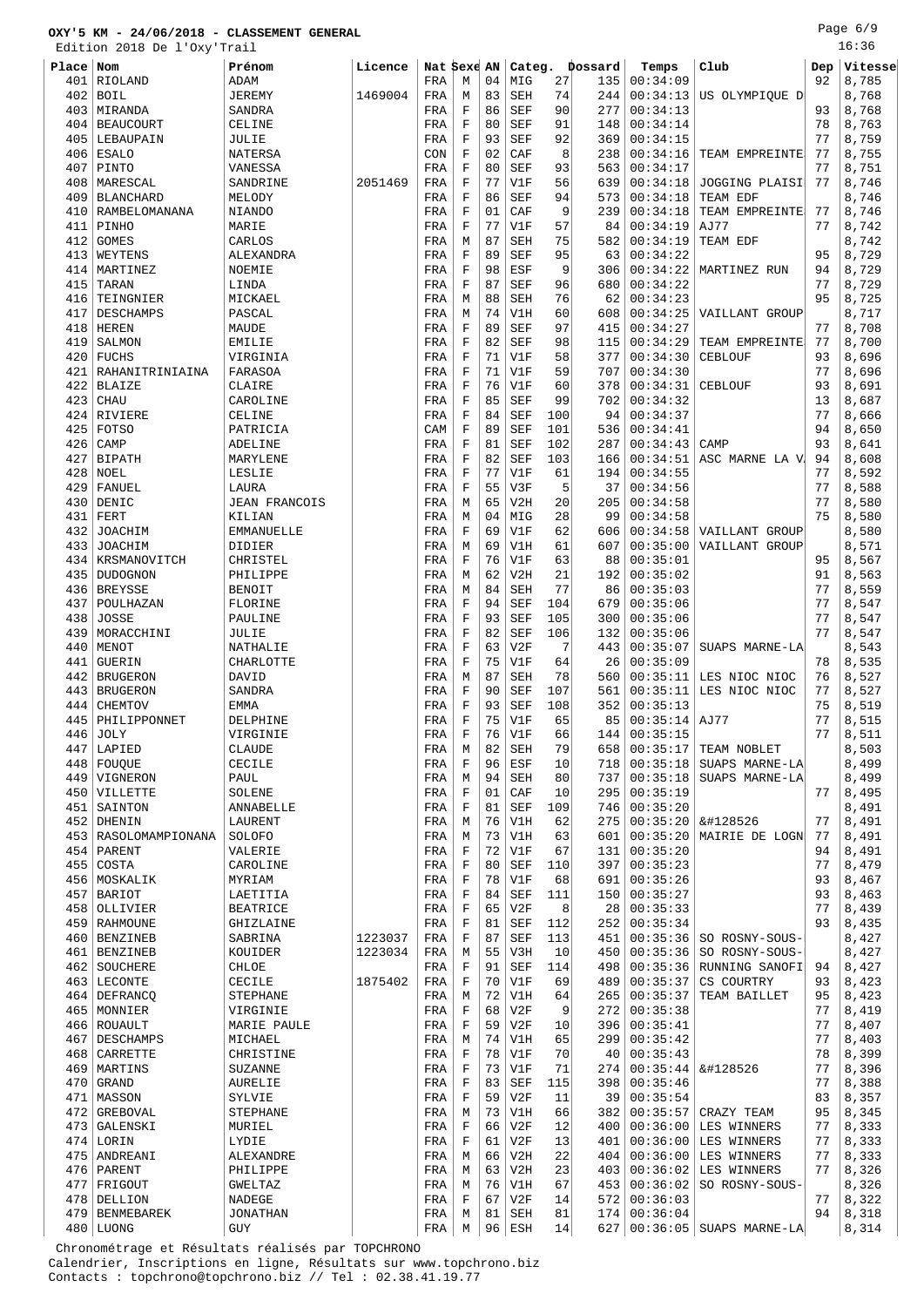Page 7/9 16:36

|       | Edition 2018 De l'Oxy'Trail |                   |         |            |             |    |            |     |         |                |                 |     | 16:36   |
|-------|-----------------------------|-------------------|---------|------------|-------------|----|------------|-----|---------|----------------|-----------------|-----|---------|
| Place | Nom                         | Prénom            | Licence | Nat Sexe   |             | AN | Categ.     |     | Dossard | Temps          | Club            | Dep | Vitesse |
| 481   | ROUX                        | ETIENNE           |         | FRA        | М           | 86 | SEH        | 82  | 182     | 00:36:06       |                 | 77  | 8,310   |
| 482   | GOURDOL                     | STEPHANIE         | 2046248 | FRA        | $\mathbf F$ | 78 | V1F        | 72  | 454     | 00:36:07       | SO ROSNY-SOUS-  |     | 8,306   |
| 483   | RODRIGUES                   | <b>ESTELLE</b>    |         | FRA        | F           | 76 | V1F        | 73  | 156     | 00:36:07       |                 | 77  | 8,306   |
| 484   | MORILLAS                    | SOLENE            |         | FRA        | $\mathbf F$ | 82 | <b>SEF</b> | 116 | 405     | 00:36:07       |                 | 94  | 8,306   |
| 485   | RODRIGUES                   | FLORA             |         | FRA        | F           | 02 | CAF        | 11  | 157     | 00:36:08       |                 | 77  | 8,303   |
| 486   | <b>BENSANA</b>              | YASSIN            |         | FRA        | M           | 70 | V1H        | 68  | 652     | 00:36:10       | ASSOCIATION AU  |     | 8,295   |
| 487   | FORTON                      | AYMERIC           |         | FRA        | M           | 90 | <b>SEH</b> | 83  | 199     | 00:36:14       |                 | 77  | 8,280   |
| 488   | MARTINAT                    | NATHALIE          |         | FRA        | F           | 76 | V1F        | 74  | 14      | 00:36:17       |                 | 95  | 8,268   |
| 489   | FERT                        | MATHILDE          |         | FRA        | F           | 82 | <b>SEF</b> | 117 | 705     | 00:36:18       |                 | 75  | 8,264   |
| 490   | SANGLIER                    | <b>AGATHE</b>     |         | FRA        | F           | 78 | V1F        | 75  | 97      | 00:36:18       |                 | 75  | 8,264   |
| 491   | FERT                        | ANGELE            |         | FRA        | $\mathbf F$ | 04 | MIF        | 7   | 706     | 00:36:18       |                 | 75  | 8,264   |
| 492   | FERT                        | MATHIE            |         | FRA        | F           | 03 | MIF        | 8   | 98      | 00:36:19       |                 | 75  | 8,261   |
| 493   | CHRISTEN                    | JULIE             |         | FRA        | $\mathbf F$ | 91 | <b>SEF</b> | 118 | 260     | 00:36:19       | LES GUERRIERS   | 93  | 8,261   |
| 494   | <b>GREBOVAL</b>             | NATHALIE          |         | FRA        | F           | 75 | V1F        | 76  | 381     | 00:36:19       | CRAZY TEAM      | 95  | 8,261   |
| 495   | RANDRIAMIALISOA             | MALALANIRINA      |         | FRA        | $\mathbf F$ | 77 | V1F        | 77  | 164     | 00:36:20       |                 | 75  | 8,257   |
| 496   | PELLISSIER                  | FLORENCE          |         | FRA        | F           | 78 | V1F        | 78  | 35      | 00:36:22       |                 | 77  | 8,249   |
| 497   | MALTRET                     | CORINNE           |         | FRA        | $\mathbf F$ | 62 | V2F        | 15  | 126     | 00:36:25       |                 | 77  | 8,238   |
| 498   | DA SILVA                    | SYLVIE            |         | FRA        | F           | 73 | V1F        | 79  | 383     | 00:36:25       | CRAZY TEAM      | 93  | 8,238   |
| 499   | LANGLOIS                    | ARNAUD            |         | FRA        | М           | 76 | V1H        | 69  | 324     | 00:36:31       |                 | 77  | 8,215   |
| 500   | MATOS                       | MAGALI            |         | FRA        | F           | 74 | V1F        | 80  | 323     | 00:36:31       |                 | 77  | 8,215   |
| 501   | CLIN                        | GUILLAUME         |         | FRA        | М           | 72 | V1H        | 70  | 595     | 00:36:36       | ALTERNATIVE AR  |     | 8,197   |
| 502   | DETOURNAY                   | VIRGINIE          |         | FRA        | $\mathbf F$ | 73 | V1F        | 81  | 727     | 00:36:36       | SUAPS MARNE-LA  | 77  | 8,197   |
| 503   | DA SILVA                    | <b>GEORGE</b>     |         | POR        | М           | 69 | V1H        | 71  | 384     | 00:36:44       | CRAZY TEAM      | 93  | 8,167   |
| 504   | MARTINEZ                    | MARIE NOELLE      |         | FRA        | F           | 68 | V2F        | 16  | 304     | 00:36:45       | MARTINEZ RUN    | 94  | 8,163   |
| 505   | LONNEL                      | NATHALIE          |         | FRA        | F           | 76 | V1F        | 82  | 419     | 00:36:46       |                 | 77  | 8,160   |
| 506   | RAIMBAULT                   | ELISABETH         |         | FRA        | $\mathbf F$ | 69 | V1F        | 83  | 426     | 00:36:47       |                 | 89  | 8,156   |
| 507   | DELHALT                     | SABRINA           |         | FRA        | $\mathbf F$ | 98 | ESF        | 11  | 521     | 00:36:47       |                 | 77  | 8,156   |
| 508   | COUZON                      | THIERRY           |         | FRA        | М           | 58 | V3H        | 11  | 433     | 00:36:49       |                 | 89  | 8,148   |
| 509   | TRIBOUILLARD                | CAMILLE           |         |            | F           | 93 | <b>SEF</b> | 119 | 502     | 00:37:02       | SOGEA ILE DE FI |     | 8,101   |
| 510   | FAIVRE                      | ANNE GAELLE       |         | FRA<br>FRA | F           | 78 | V1F        | 84  | 81      | 00:37:05       |                 | 94  | 8,090   |
|       |                             |                   |         |            |             |    |            | 29  |         |                |                 |     |         |
| 511   | <b>BOUKORRAS</b>            | OUENTIN           |         | FRA        | М           | 04 | MIG        |     | 622     | 00:37:07       | VAILLANT GROUP  |     | 8,083   |
| 512   | <b>DOCET</b>                | <b>STEPHANE</b>   |         | FRA        | М           | 69 | V1H        | 72  | 208     | 00:37:08       | SUAPS MARNE-LA  |     | 8,079   |
| 513   | <b>DOCET</b>                | AURELIE           |         | FRA        | F           | 95 | <b>SEF</b> | 120 | 725     | 00:37:08       | SUAPS MARNE-LA  | 93  | 8,079   |
| 514   | <b>BILLA</b>                | MARIANA           |         | FRA        | F           | 03 | MIF        | 9   | 620     | 00:37:11       | VAILLANT GROUP  |     | 8,068   |
| 515   | <b>HAVARD</b>               | NOLWENN           |         | FRA        | F           | 92 | <b>SEF</b> | 121 | 497     | 00:37:13       |                 | 77  | 8,061   |
| 516   | CAMBREAL                    | MAISSA            |         | FRA        | $\mathbf F$ | 95 | <b>SEF</b> | 122 | 286     | 00:37:13       |                 | 77  | 8,061   |
| 517   | LAUNOIS                     | <b>OCEANE</b>     |         | FRA        | F           | 02 | CAF        | 12  | 619     | 00:37:14       | VAILLANT GROUP  |     | 8,057   |
| 518   | <b>BODINEAU</b>             | MELANIE           |         | FRA        | $\mathbf F$ | 81 | <b>SEF</b> | 123 | 366     | 00:37:15       |                 | 93  | 8,054   |
| 519   | SMAIL                       | CHRISTINA         |         | FRA        | F           | 85 | <b>SEF</b> | 124 | 209     | 00:37:25       |                 | 77  | 8,018   |
| 520   | PREVOT                      | LAURE             |         | FRA        | $\mathbf F$ | 82 | <b>SEF</b> | 125 | 291     | 00:37:27       |                 | 44  | 8,011   |
| 521   | THETARD                     | CHRISTELLE        |         | FRA        | F           | 73 | V1F        | 85  | 568     | 00:37:30       |                 | 93  | 8,000   |
| 522   | KALAFATIS                   | CELINE            |         | FRA        | F           | 90 | <b>SEF</b> | 126 | 141     | 00:37:32       |                 | 75  | 7,993   |
| 523   | DAUMONT                     | <b>EMMANUELLE</b> |         | FRA        | F           | 71 | V1F        | 86  | 214     | 00:37:33       | LES TRANQUILLO  | 93  | 7,989   |
| 524   | COLLOVALD                   | GAELLE            | 1936254 | FRA        | $\mathbf F$ | 73 | V1F        | 87  | 407     | 00:37:34       | CS COURTRY      | 77  | 7,986   |
|       | 525 ROMANO CARLES           | CECILIA           |         | FRA        | F           | 94 | <b>SEF</b> | 127 | 614     | 00:37:40       | VAILLANT GROUP  |     | 7,965   |
|       | $526$ APEL                  | <b>BARBARA</b>    |         | FRA        | $\mathbf F$ | 92 | <b>SEF</b> | 128 | 485     | 00:37:40       |                 | 75  | 7,965   |
| 527   | VEYRAT                      | EDITH             |         | FRA        | F           | 64 | V2F        | 17  | 16      | 00:37:42       |                 | 94  | 7,958   |
| 528   | SCHWARTZ                    | CHRISTOPHE        | 1384169 | FRA        | M           | 75 | V1H        | 73  | 108     | 00:37:46       | SO ROSNY-SOUS-  |     | 7,944   |
| 529   | <b>SCHWARTZ</b>             | SANDRA            |         | FRA        | $\mathbf F$ | 76 | V1F        | 88  | 113     | 00:37:47       | SO ROSNY-SOUS-  |     | 7,940   |
| 530   | GOURIOU                     | <b>EVA</b>        |         | FRA        | F           | 91 | SEF        | 129 | 514     | 00:37:48       | ELIOR           |     | 7,937   |
| 531   | <b>BERRAUD</b>              | <b>KARINE</b>     |         | FRA        | $\mathbf F$ | 69 | V1F        | 89  | 283     | 00:37:55       | TEAM BAILLET    | 95  | 7,912   |
| 532   | BELLEMIN LAPONNAZ YANNICK   |                   |         | FRA        | М           | 72 | V1H        | 74  | 154     | 00:37:57       | FAMILLE BELLEM  | 75  | 7,905   |
| 533   | BELLEMIN LAPONNAZ CASSANDRA |                   |         | FRA        | $\mathbf F$ | 01 | CAF        | 13  | 155     | 00:37:57       | FAMILLE BELLEM  | 75  | 7,905   |
|       | 534 LORANG                  | VERONIQUE         |         | FRA        | $\mathbf F$ | 79 | <b>SEF</b> | 130 | 278     | 00:38:00       |                 | 77  | 7,895   |
| 535   | <b>DUMESNIL</b>             | CAROLINE          |         | FRA        | $\mathbf F$ | 76 | V1F        | 90  | 386     | 00:38:07       |                 |     | 7,871   |
| 536   | <b>KANESWARAN</b>           | SAKANA            |         | FRA        | $\mathbf F$ | 97 | ESF        | 12  | 236     | 00:38:11       |                 | 77  | 7,857   |
| 537   | PAYEN                       | DELPHINE          |         | FRA        | $\mathbf F$ | 84 | <b>SEF</b> | 131 | 571     | 00:38:12       |                 | 77  | 7,853   |
| 538   | <b>GALLARDO</b>             | JESSICA           |         | FRA        | $\mathbf F$ | 81 | <b>SEF</b> | 132 | 34      | 00:38:12       |                 | 60  | 7,853   |
| 539   | CORGNAC                     | CHARLOTTE         |         | FRA        | F           | 72 | V1F        | 91  | 518     | 00:38:17       |                 | 77  | 7,836   |
| 540   | SAN MIGUEL                  | <b>ANDREA</b>     |         | MEX        | $\mathbf F$ | 90 | <b>SEF</b> | 133 | 577     | 00:38:26       |                 | 94  | 7,806   |
| 541   | FINEZ                       | EMILIEN           |         | FRA        | М           | 86 | SEH        | 84  | 748     | 00:38:27       |                 |     | 7,802   |
| 542   | KAHLOUN                     | <b>ELOISE</b>     |         | FRA        | F           | 74 | V1F        | 92  | 159     | 00:38:29       |                 | 91  | 7,796   |
| 543   | PAIN                        | CELINE            |         | FRA        | $\mathbf F$ | 73 | V1F        | 93  | 165     | 00:38:31       |                 | 93  | 7,789   |
| 544   | <b>GUISME</b>               | GAELLE            |         | FRA        | $\mathbf F$ | 83 | <b>SEF</b> | 134 | 696     | 00:38:34       |                 | 77  | 7,779   |
| 545   | <b>CUELLAR</b>              | CARLOS            |         | FRA        | М           | 73 | V1H        | 75  | 77      | 00:38:35       | MELIORA         | 94  | 7,775   |
| 546   | FINEZ                       | CAROLINE          |         | FRA        | F           | 85 | SEF        | 135 | 213     | 00:38:36       |                 | 77  | 7,772   |
| 547   | POIRRIER                    | <b>HERVE</b>      |         | FRA        | М           | 79 | SEH        | 85  | 24      | 00:38:37       |                 | 77  | 7,769   |
| 548   | POIRRIER                    | PAULINE           |         | FRA        | $\mathbf F$ | 79 | <b>SEF</b> | 136 | 23      | 00:38:38       |                 | 77  | 7,765   |
| 549   | DUSAUTOIR                   | OLIVIER           |         | FRA        | M           | 76 | V1H        | 76  | 528     | 00:38:44       | TATTOO RUNNERS  | 77  | 7,745   |
| 550   | BONIN                       | TIPHAINE          |         | FRA        | F           | 76 | V1F        | 94  | 529     | 00:38:44       | TATTOO RUNNERS  | 77  | 7,745   |
| 551   | DESNOT                      | <b>MAUD</b>       |         | FRA        | F           | 88 | <b>SEF</b> | 137 | 31      | 00:38:46       |                 | 77  | 7,739   |
| 552   | DA CUNHA                    | <b>RICARDO</b>    |         | POR        | M           | 79 | <b>SEH</b> | 86  | 30      | 00:38:46       |                 | 77  | 7,739   |
|       | 553   MASSOT                | ALEXANDRA         |         | FRA        | F           | 91 | <b>SEF</b> | 138 | 189     | 00:38:49       | RUN POUR LE FU  | 77  | 7,729   |
| 554   | PERROT                      | VINCENT           |         | FRA        | М           | 92 | SEH        | 87  | 716     | 00:38:49       |                 | 77  | 7,729   |
| 555   | FERNANDES                   | MARLENE           |         | FRA        | F           | 85 | SEF        | 139 | 29      | 00:38:51       |                 | 76  | 7,722   |
| 556   | LEBLACHER                   | ERIC              |         | FRA        | М           | 78 | V1H        | 77  | 335     | 00:38:53       |                 | 77  | 7,715   |
| 557   | LEBLACHER                   | STEPHANIE         |         | FRA        | F           | 77 | V1F        | 95  | 320     | 00:38:53       |                 | 77  | 7,715   |
| 558   | QUEANT                      | EMMANUEL          |         | FRA        | М           | 79 | SEH        | 88  | 375     | 00:39:00       |                 | 93  | 7,692   |
|       | 559 HEBERT                  | CECILE            |         | FRA        | F           | 73 | V1F        | 96  | 52      | 00:39:00       |                 | 77  | 7,692   |
|       | 560   GASPAR                | SEVERINE          |         | FRA        | F           | 79 | SEF        | 140 |         | 465   00:39:01 |                 | 93  | 7,689   |
|       |                             |                   |         |            |             |    |            |     |         |                |                 |     |         |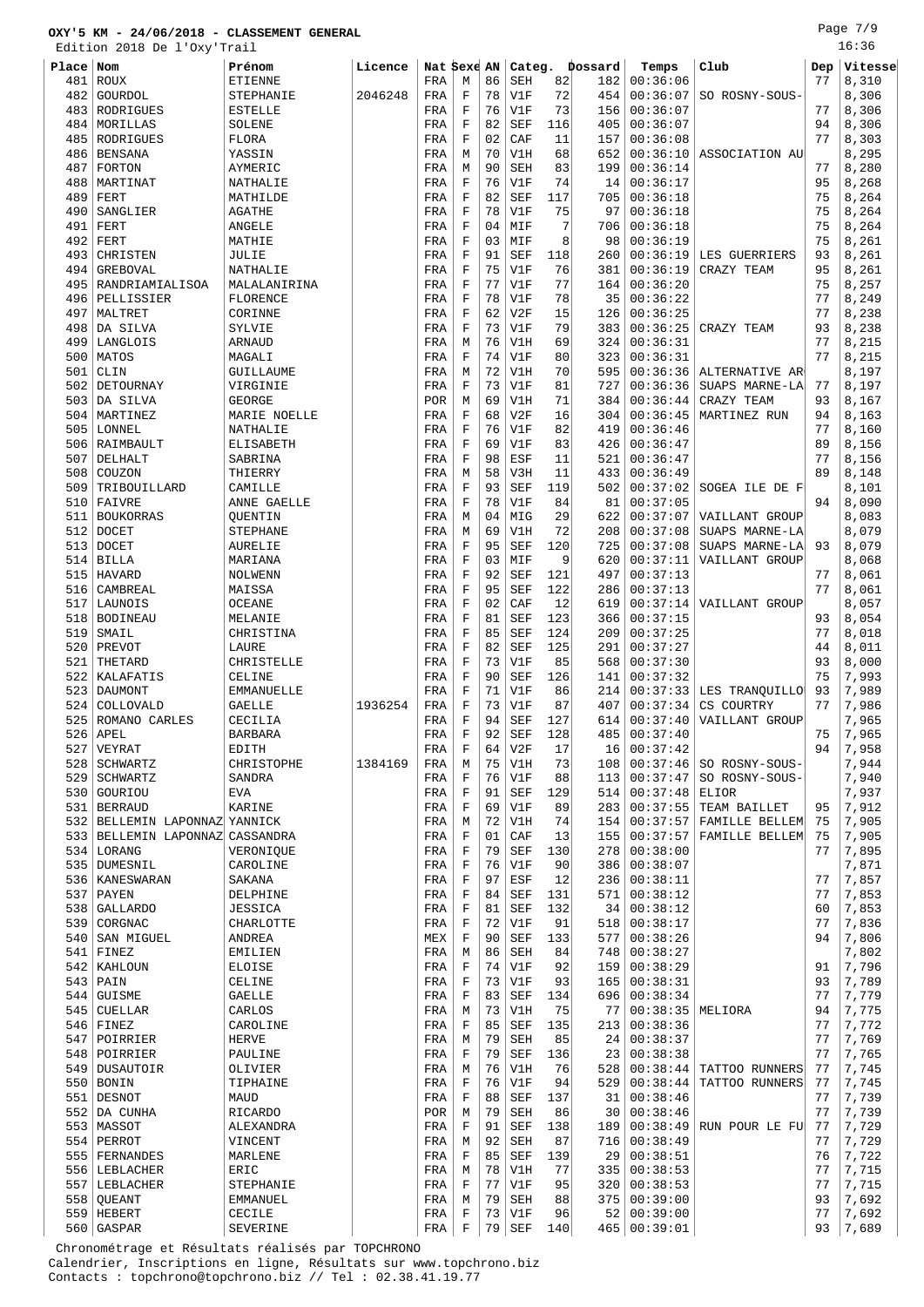Edition 2018 De l'Oxy'Trail

Page 8/9 16:36

|           | Edition 2018 De l'OXY Trail |                    |         |             |             |    |            |     |         |          |                           |     | エロ・コロ   |
|-----------|-----------------------------|--------------------|---------|-------------|-------------|----|------------|-----|---------|----------|---------------------------|-----|---------|
| Place Nom |                             | Prénom             | Licence | Nat Sexe AN |             |    | Categ.     |     | Dossard | Temps    | Club                      | Dep | Vitesse |
| 561       | MANIONGUI                   | CHRISTEL           |         | FRA         | $\mathbf F$ | 76 | V1F        | 97  | 334     | 00:39:03 |                           | 94  | 7,682   |
| 562       | SARRAZIN                    | FRANCOIS           |         | FRA         | М           | 87 | <b>SEH</b> | 89  | 730     | 00:39:05 | SUAPS MARNE-LA            |     | 7,676   |
|           |                             |                    |         |             | $\mathbf F$ | 93 |            | 141 | 245     | 00:39:28 |                           | 75  | 7,601   |
|           | 563   MAREAU                | CLEMENTINE         |         | FRA         |             |    | <b>SEF</b> |     |         |          |                           |     |         |
| 564       | GELANT                      | MICHELINE          |         | FRA         | $\mathbf F$ | 62 | V2F        | 18  | 292     | 00:39:29 |                           | 77  | 7,598   |
| 565       | TERRONI                     | <b>NADINE</b>      |         | FRA         | $\mathbf F$ | 77 | V1F        | 98  | 197     | 00:39:29 |                           | 94  | 7,598   |
| 566       | PETER                       | <b>MARIE LAURE</b> |         | FRA         | F           | 70 | V1F        | 99  | 185     | 00:39:29 |                           | 94  | 7,598   |
| 567       | DINGHEM                     | SEVERINE           |         | FRA         | $\mathbf F$ | 75 | V1F        | 100 | 542     | 00:39:31 | VEOLIA                    |     | 7,592   |
| 568       | DEJEAN                      | JULIE              |         | FRA         | F           | 76 | V1F        | 101 | 541     | 00:39:32 | VEOLIA                    |     | 7,589   |
|           |                             |                    |         |             | $\mathbf F$ |    |            | 142 |         |          |                           |     |         |
| 569       | TUNDE                       | SLEZSAK            |         | HON         |             | 89 | <b>SEF</b> |     | 432     | 00:39:48 |                           | 94  | 7,538   |
| 570       | LENOIR                      | CELINE             |         | FRA         | $\mathbf F$ | 78 | V1F        | 102 | 136     | 00:39:52 |                           | 77  | 7,525   |
| 571       | LAPLACE                     | NATHALIE           | 1571728 | FRA         | $\mathbf F$ | 67 | V2F        | 19  | 455     | 00:39:53 | SO ROSNY-SOUS-            |     | 7,522   |
| 572       | RABAS                       | MAUD               |         | FRA         | $\mathbf F$ | 86 | <b>SEF</b> | 143 | 550     | 00:39:54 | COMMUNAUX DE C            |     | 7,519   |
| 573       | MARTIENNE                   | MELANIE            |         | FRA         | $\mathbf F$ | 85 | <b>SEF</b> | 144 | 602     | 00:40:10 |                           | 77  | 7,469   |
| 574       | OKAL                        | CELINE             |         | FRA         | $\mathbf F$ | 89 | <b>SEF</b> | 145 | 296     | 00:40:16 |                           | 92  | 7,450   |
|           |                             |                    |         |             |             |    |            |     |         |          |                           |     |         |
| 575       | GUINGEL                     | SONIA              |         | FRA         | $\mathbf F$ | 70 | V1F        | 103 | 363     | 00:40:18 |                           | 94  | 7,444   |
| 576       | MONIN                       | MARJORIE           |         | FRA         | $\mathbf F$ | 76 | V1F        | 104 | 364     | 00:40:18 |                           | 94  | 7,444   |
| 577       | LONGIN                      | BENJAMIN           |         | FRA         | M           | 93 | SEH        | 90  | 271     | 00:40:25 |                           | 94  | 7,423   |
| 578       | SYLVESTRE                   | SOPHIE             |         | FRA         | $\mathbf F$ | 92 | SEF        | 146 | 251     | 00:40:25 |                           | 77  | 7,423   |
| 579       | YAHYAOUI                    | PIERRETTE          |         | FRA         | $\mathbf F$ | 58 | V3F        | 6   | 535     | 00:40:26 |                           | 77  | 7,420   |
| 580       | VIE                         | SANDRA             |         | FRA         | $\mathbf F$ | 80 | <b>SEF</b> | 147 | 728     | 00:40:27 | SUAPS MARNE-LA            |     | 7,417   |
|           |                             |                    |         |             |             |    |            |     |         |          |                           |     |         |
| 581       | CURE                        | OLIVIER            | 495989  | FRA         | M           | 69 | V1H        | 78  | 719     | 00:40:27 | US OLYMPIOUE D            | 77  | 7,417   |
| 582       | MOREIRA                     | ALEXANDRA          |         | POR         | $\mathbf F$ | 87 | <b>SEF</b> | 148 | 75      | 00:40:36 | MELIORA                   | 77  | 7,389   |
| 583       | <b>GALLO</b>                | MORGANE            |         | FRA         | $\mathbf F$ | 03 | MIF        | 10  | 64      | 00:40:49 |                           | 92  | 7,350   |
| 584       | <b>BELVEN</b>               | <b>RYAN</b>        |         | FRA         | М           | 02 | CAG        | 18  | 348     | 00:40:56 | CEOSP                     | 60  | 7,329   |
| 585       | FERT                        | <b>NOA</b>         |         | FRA         | $\mathbf F$ | 04 | MIF        | 11  | 101     | 00:40:59 |                           | 75  | 7,320   |
| 586       | BELLONI                     | VANESSA            |         | FRA         | $\mathbf F$ | 83 | SEF        | 149 | 370     | 00:41:12 | <b>BELL</b> OHANA         | 77  | 7,282   |
|           |                             |                    |         |             |             |    |            |     |         |          |                           |     |         |
| 587       | <b>BELLONI</b>              | CHRISTELLE         |         | FRA         | $\mathbf F$ | 78 | V1F        | 105 | 371     | 00:41:12 | BELL'OHANA                | 77  | 7,282   |
| 588       | VAILLEAU                    | <b>JACQUES</b>     |         | FRA         | М           | 85 | SEH        | 91  | 342     | 00:41:12 |                           | 94  | 7,282   |
| 589       | DE ALMEIDA                  | SONIA              |         | FRA         | $\mathbf F$ | 87 | <b>SEF</b> | 150 | 655     | 00:41:16 | TEAM NOBLET               |     | 7,270   |
| 590       | SUSDORF                     | ELODIE             |         | FRA         | $\mathbf F$ | 97 | ESF        | 13  | 532     | 00:41:18 |                           | 93  | 7,264   |
| 591       | <b>BRANDALAC</b>            | FREDERIC           |         | FRA         | М           | 84 | <b>SEH</b> | 92  | 470     | 00:41:22 |                           | 77  | 7,252   |
|           |                             |                    |         |             | $\mathbf F$ | 97 |            |     | 533     |          |                           | 93  |         |
| 592       | SUSDORF                     | CLAIRE             |         | FRA         |             |    | ESF        | 14  |         | 00:41:30 |                           |     | 7,229   |
| 593       | GAMITO                      | <b>DIANE</b>       |         | FRA         | $\mathbf F$ | 91 | <b>SEF</b> | 151 | 227     | 00:41:30 | UNION SPORTIVE            | 94  | 7,229   |
| 594       | COLTEE                      | PATRICIA           |         | FRA         | $\mathbf F$ | 66 | V2F        | 20  | 540     | 00:41:30 | VEOLIA                    |     | 7,229   |
| 595       | BERTELLIN                   | CLAIRE             |         | FRA         | $\mathbf F$ | 66 | V2F        | 21  | 676     | 00:41:36 |                           | 93  | 7,212   |
|           | 596 FILLION                 | PATRICIA           |         | FRA         | F           | 66 | V2F        | 22  | 678     | 00:41:37 |                           | 93  | 7,209   |
| 597       | FIFRE                       | LAURENCE           |         | FRA         | $\mathbf F$ | 66 | V2F        | 23  | 128     | 00:41:52 |                           | 75  | 7,166   |
| 598       | RIOLAND                     | LOIC               |         | FRA         | М           | 75 | V1H        | 79  | 133     | 00:41:58 |                           | 92  | 7,149   |
|           |                             |                    |         |             |             |    |            |     |         |          |                           |     |         |
| 599       | MAZOUZ                      | NAIMA              |         | FRA         | $\mathbf F$ | 68 | V2F        | 24  | 134     | 00:41:59 |                           | 92  | 7,146   |
| 600       | <b>DELMAS</b>               | <b>BRIGITTE</b>    |         | FRA         | F           | 58 | V3F        | 7   | 314     | 00:42:01 |                           | 94  | 7,140   |
| 601       | WU                          | SOMONY             |         | FRA         | $\mathbf F$ | 83 | <b>SEF</b> | 152 | 223     | 00:42:13 |                           | 77  | 7,106   |
| 602       | LASNIER                     | <b>REBECCA</b>     |         | FRA         | $\mathbf F$ | 87 | <b>SEF</b> | 153 | 666     | 00:42:19 |                           | 14  | 7,089   |
| 603       | JARDIN                      | ADELINE            |         | FRA         | $\mathbf F$ | 89 | SEF        | 154 | 654     | 00:42:20 | TEAM NOBLET               |     | 7,087   |
|           | 604 RIBOULEAU               | CATHERINE          |         | FRA         | F           | 59 | V2F        | 25  | 316     | 00:42:53 |                           | 94  | 6,996   |
|           |                             |                    |         |             |             |    |            |     |         |          |                           |     |         |
| 605       | CANONNE                     | <b>BLANDINE</b>    | 1075805 | FRA         | $\mathbf F$ | 59 | V2F        | 26  | 412     | 00:43:04 | S/L<br>NOISIEL L          | 77  | 6,966   |
|           | 606 ROUSSELLE               | <b>DORIANE</b>     |         | FRA         | $\mathbf F$ | 73 | V1F        | 106 | 66      | 00:43:10 |                           | 77  | 6,950   |
|           | 607   OUBAHI                | SYLVIE             |         | FRA         | F           | 67 | V2F        | 27  | 684     | 00:43:32 |                           | 95  | 6,891   |
|           | 608   MILLNER               | SABRINA            |         | FRA         | F           | 72 | V1F        | 107 | 65      | 00:43:34 |                           | 92  | 6,886   |
|           | 609 RAFFESTIN               | CHRISTELLE         |         | FRA         | $\mathbf F$ | 72 | V1F        | 108 | 478     | 00:43:37 |                           | 77  | 6,878   |
|           | 610   FOURNIER              | <b>NATACHA</b>     |         | FRA         | $\mathbf F$ | 73 | V1F        | 109 | 175     | 00:44:19 | VILLE DE TORCY            |     | 6,769   |
|           | 611 FOURNIER                | DANIEL             |         | FRA         | М           | 49 | V3H        | 12  | 173     | 00:44:23 | VILLE DE TORCY            |     | 6,759   |
|           |                             |                    |         |             |             |    |            |     |         |          |                           |     | 6,752   |
|           | 612 CORNET                  | XAVIER             | 1129436 | FRA         | М           | 65 | V2H        | 24  | 145     | 00:44:26 | AC PARIS-JOINV            | 94  |         |
|           | 613 CORNET                  | LAURENCE           |         | FRA         | $\mathbf F$ | 65 | V2F        | 28  | 146     | 00:44:26 |                           | 94  | 6,752   |
|           | $614$ PETIT                 | MORGANE            |         | FRA         | $\mathbf F$ | 87 | <b>SEF</b> | 155 | 488     | 00:44:42 |                           | 95  | 6,711   |
|           | 615   KRYVENAC              | CELINE             |         | FRA         | $\mathbf F$ | 88 | <b>SEF</b> | 156 | 229     | 00:44:43 |                           | 77  | 6,709   |
|           | 616   HADDAD                | SANDRINE           |         | FRA         | $\mathbf F$ | 73 | V1F        | 110 | 664     | 00:44:47 |                           |     | 6,699   |
|           | 617   HADDAD                | AMANDINE           |         | FRA         | $\mathbf F$ | 04 | MIF        | 12  | 663     | 00:44:47 |                           | 77  | 6,699   |
|           | $618$ REVUZ                 | DOMINIOUE          |         | FRA         | М           | 63 | V2H        | 25  | 736     | 00:44:49 | SUAPS MARNE-LA            | 77  | 6,694   |
|           | 619 PERES                   | HENRIETTE          |         | FRA         | $\mathbf F$ | 65 | V2F        | 29  | 659     | 00:45:03 |                           | 93  | 6,659   |
|           |                             |                    |         |             |             |    |            |     |         |          |                           |     |         |
|           | 620   BALBIANO              | MATHILDE           |         | FRA         | $\mathbf F$ | 77 | V1F        | 111 | 661     | 00:45:03 | <b>BALBIANO</b>           | 93  | 6,659   |
| 621       | FORT                        | SYLVIE             |         | FRA         | F           | 63 | V2F        | 30  | 143     | 00:45:06 |                           | 93  | 6,652   |
|           | 622   ALESSANDRINI          | FREDERIQUE         |         | FRA         | $\mathbf F$ | 67 | V2F        | 31  | 380     | 00:45:06 |                           | 77  | 6,652   |
|           | $623$ LEDEE                 | CHANTAL            |         | FRA         | F           | 67 | V2F        | 32  | 327     | 00:46:05 | APEHC                     |     | 6,510   |
|           | $624$ LEDEE                 | VINCENT            |         | FRA         | M           | 95 | <b>SEH</b> | 93  | 326     | 00:46:05 | APEHC                     |     | 6,510   |
| 625       | TROMELIN                    | CRIS               |         | FRA         | М           | 56 | V3H        | 13  | 558     | 00:46:52 |                           | 94  | 6,401   |
|           |                             |                    |         |             |             |    |            |     |         |          |                           |     |         |
|           | 626   TROMELIN              | FRANCOISE          |         | FRA         | $\mathbf F$ | 58 | V3F        | 8   | 559     | 00:46:53 |                           | 94  | 6,399   |
|           | 627 KOMBO                   | LEA                |         | FRA         | $\mathbf F$ | 72 | V1F        | 112 | 351     | 00:46:57 |                           | 77  | 6,390   |
|           | 628   ABDULATIF             | ZAINAB             |         | FRA         | $\mathbf F$ | 96 | ESF        | 15  | 515     | 00:47:00 | ELIOR                     |     | 6,383   |
|           | 629 CHASSANT                | MARYLL             |         | FRA         | $\mathbf F$ | 76 | V1F        | 113 | 674     | 00:47:37 | <b>EPAMARNE</b>           |     | 6,300   |
|           | 630   VANDERSWAEN           | PASCALE            |         | FRA         | F           | 76 | V1F        | 114 | 675     | 00:47:38 | <b>EPAMARNE</b>           |     | 6,298   |
| 631       | SUEUR                       | CHLOE              |         | FRA         | $\mathbf F$ | 89 | <b>SEF</b> | 157 | 137     | 00:47:40 |                           | 91  | 6,294   |
|           | 632 DOUVILLE                | NATHALIE           |         | FRA         | $\mathbf F$ | 74 | V1F        | 115 | 525     | 00:48:09 |                           | 75  | 6,231   |
|           |                             |                    |         |             |             |    |            |     |         |          |                           |     |         |
|           | 633 DAVID                   | LAURA              |         | FRA         | $\mathbf F$ | 93 | <b>SEF</b> | 158 | 512     | 00:48:35 | D-TEAM                    | 77  | 6,175   |
|           | 634   DELAPORTE             | <b>HERY</b>        |         | FRA         | М           | 83 | SEH        | 94  | 511     | 00:48:36 | D-TEAM                    | 77  | 6,173   |
|           | 635   TROALEN               | CATHERINE          |         | FRA         | $\mathbf F$ | 56 | V3F        | 9   | 365     | 00:49:33 |                           | 93  | 6,054   |
|           | 636   KERNIN                | <b>AURELIE</b>     |         | FRA         | $\mathbf F$ | 91 | <b>SEF</b> | 159 | 190     | 00:51:52 | RUN POUR LE FU            | 77  | 5,784   |
|           | 637 DAYDE                   | <b>BENEDICTE</b>   |         | FRA         | $\mathbf F$ | 84 | <b>SEF</b> | 160 | 53      | 00:52:06 |                           | 51  | 5,758   |
|           | 638 DE CASTRO               | NATHALIE           |         | FRA         | $\mathbf F$ | 76 | V1F        | 116 | 54      | 00:52:06 |                           | 93  | 5,758   |
| 639       | DOUSSAIN                    | JULIE              |         | FRA         | F           | 82 | <b>SEF</b> | 161 | 168     | 00:52:16 | VILLE DE TORCY            |     | 5,740   |
|           |                             |                    |         |             |             |    |            |     |         |          |                           |     |         |
|           | 640 TICHIT                  | MICKAEL            |         | FRA         | М           | 95 | SEH        | 95  | 169     |          | $00:52:17$ VILLE DE TORCY |     | 5,738   |